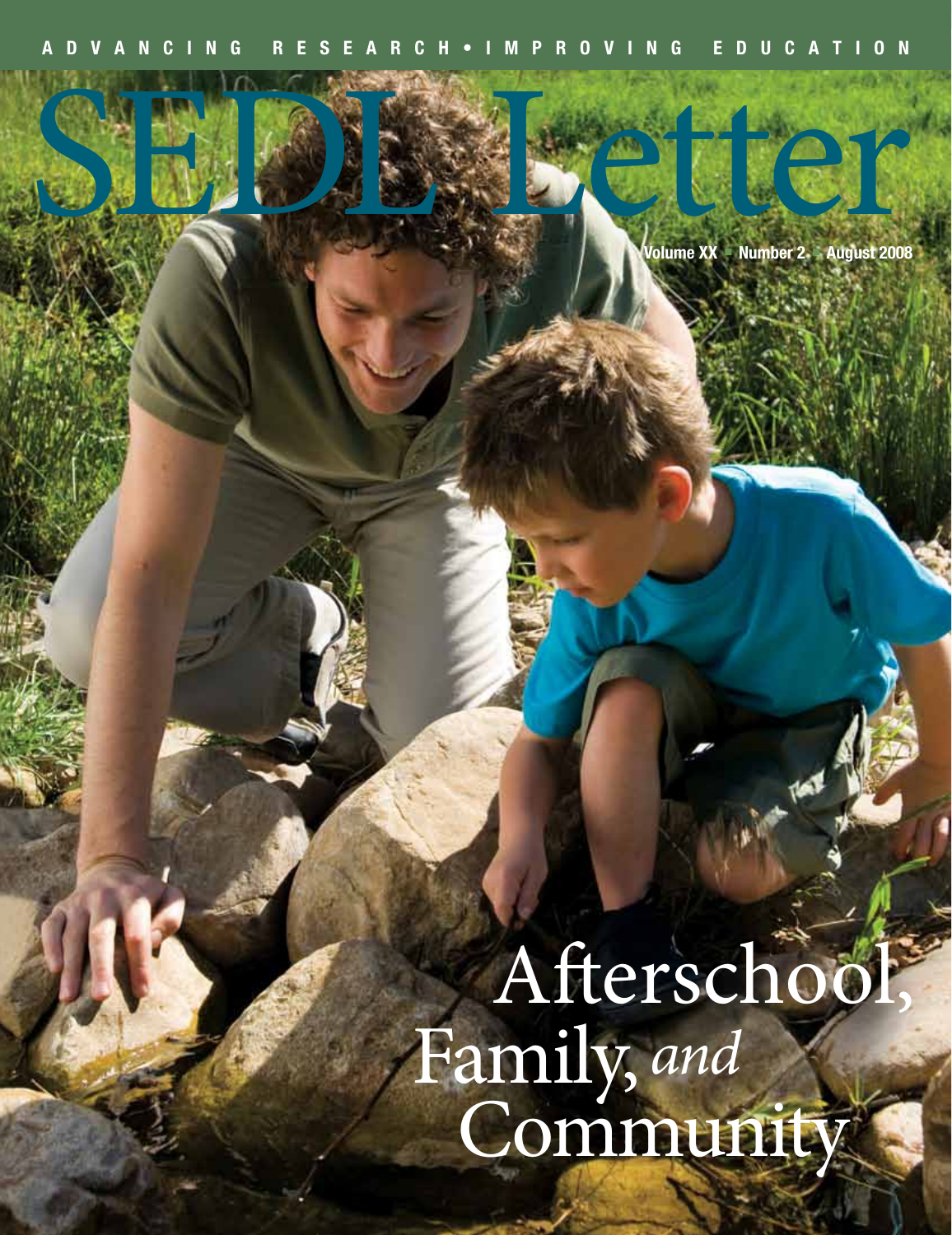### SEDL Letter

**The Award-Winning Magazine of SEDL** ISSN/520-7315

Wesley A. Hoover, PhD President and CEO

Christine A. Moses, MA Director, Communications

Leslie Asher Blair, MA Editor

Debbie Ritenour, MA Contributing Editor

Nancy Reynolds, MLS Librarian

#### **CREDITS**

Jane Thurmond (Austin, Texas) designed *SEDL Letter.*  The photos on pages 13 and 24 are courtesy of SEDL staff members. The photo on page 17 was taken by Jubilee Guequierre, and the photos on pages 18–19 were taken by Suzanne Hurley. All other photos are ©Jupiter Images Unlimited.

*SEDL Letter* complements and draws on work performed by SEDL under a variety of funding sources, including the U.S. Department of Education and the U.S. government. The publication is not supported with direct program funds related to any SEDL programs or projects. *SEDL Letter* does not necessarily reflect the views of the U.S. government or any other source. You are welcome to reproduce *SEDL Letter* and distribute copies at no cost to recipients; please credit SEDL as publisher and respect the copyrights of designated illustrators, designers, and contributors. SEDL is an Equal Opportunity/ Affirmative Action Employer and is committed to affording equal employment opportunities for all individuals in all employment matters. Available in alternative formats.

## Increasing Student Success Beyond the School Day *Afterschool, Family, & Community*

Even if it doesn't take a village to rear a child, it may take a village to raise academic achievement. In recent years, researchers have published numerous studies identifying family and community involvement as important factors in student success. Researchers have also been scrutinizing afterschool programs. They have suggested that well-implemented programs can have a positive impact on kids academically, socially, and emotionally.

 In light of these findings, we have devoted this issue of *SEDL Letter* to topics centered around afterschool and family and community involvement. We focus on the research, presenting a summary of two systematic reviews—one on afterschool and one on parent involvement—and a summary of a research synthesis on afterschool programs, originally published by the Harvard Family Research Project (HFRP). In the synthesis, HFRP discusses the importance of having well-prepared staff working in afterschool programs. This has been a primary focus of SEDL's work as the lead organization for the National Partnership for Quality Afterschool Learning, so we also include an article that discusses the Partnership's approach to staff development.

 Because family involvement has proved so important to student outcomes, the U.S. Department of Education has ramped up its support of the Parental Information & Resource Centers (PIRCs) nationwide. In 2006, SEDL and partners—the Harvard Family Research Project and the Miko Group—were awarded a contract to serve as the national coordination center for the PIRCs. In this issue, we have included an article about the PIRC program, looking at how the work and influence of the centers has changed in recent years.

 Two other articles in the issue feature examples of how family members and community organizations work with schools in Austin, Texas. Finally, because homework help often has a prominent role in afterschool programs and because it is often the vehicle for parent involvement, we present an article on homework. Written by national homework expert, Dr. Harris Cooper, the article discusses how homework supports student learning and recent research around homework.

 As you prepare for the new school year, we hope you will keep in mind the crucial roles that afterschool programs and family and community members can play in improving student achievement. With all of us working together, improved student outcomes can become a reality.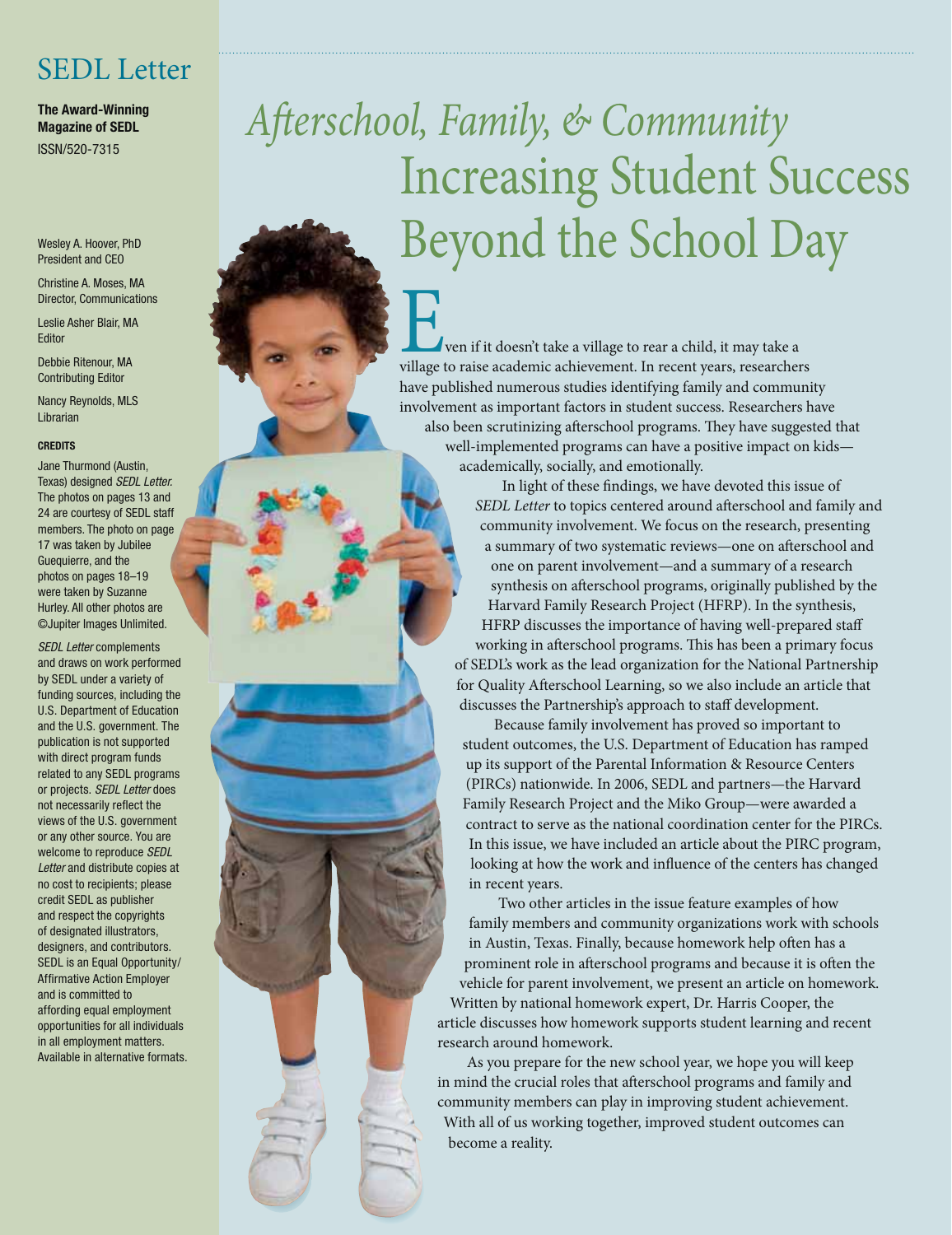### *Impacts of Afterschool Programs and Parent Involvement on Student Outcomes* What Rigorous Research and Reviews Tell Us



rigorous reviews are especially important in areas such as afterschool or parent involvement where there are a limited number of stringent experimental or quasi-experimental studies and where there are mixed findings.

Long used in the field of medicine, systematic reviews are scientific investigations in themselves. The reviews identify, assess, and synthesize all relevant studies in order to answer a question or set of questions. Unlike traditional reviews, systematic reviews aim to minimize bias in locating, selecting, coding, and aggregating data from individual studies. They allow for more accurate assessments of the effectiveness of an intervention and evidence of knowledge gaps in the research literature. Because the reviews are looking at particular interventions, the studies included in the reviews are generally experimental or quasiexperimental research designs.

Here we summarize the findings of two systematic reviews—one focused on afterschool programs; the

other on parent involvement. The reviews may be found online on the Campbell Collaboration Web site. The Campbell Collaboration is an international network of social scientists committed to producing, maintaining, and disseminating systematic reviews of research evidence on the effectiveness of social interventions. Currently there are three Campbell Collaboration coordinating groups: crime and justice, education, and social welfare.

#### **Impacts of Afterschool Programs**

In 2006, a systematic review was completed on afterschool programs. "Impacts of After-School Programs on Student Outcomes: A Systematic Review for the Campbell Collaboration" by Susan Goerlich Zief, Sherri Lauver, and Rebecca A. Maynard may be viewed in its entirety at http://www.sfi.dk/graphics/ Campbell/reviews/afterschool\_review.pdf. What follows is a brief review of their work.

Zief, Lauver, and Maynard's systematic review was guided by three questions:

- 1. To what extent and in what ways does access to afterschool programs impact student context (i.e., student location, supervision, and safety), participation in enriching activities, behaviors, social and emotional development, and academic outcomes for youth?
- 2. Do the effects of after-school programs vary among subgroups of youth defined by their baseline characteristics?
- 3. Among the program models and settings evaluated, do some seem more beneficial to youth than others? What are the distinguishing characteristics of those more and less successful programs?

The authors included only well-implemented experimental design studies due to strong evidence documenting the unreliability and in some cases bias of recent quasi-experimental studies. They also developed a formal approach to assess the quality of the relevant experimental design studies identified.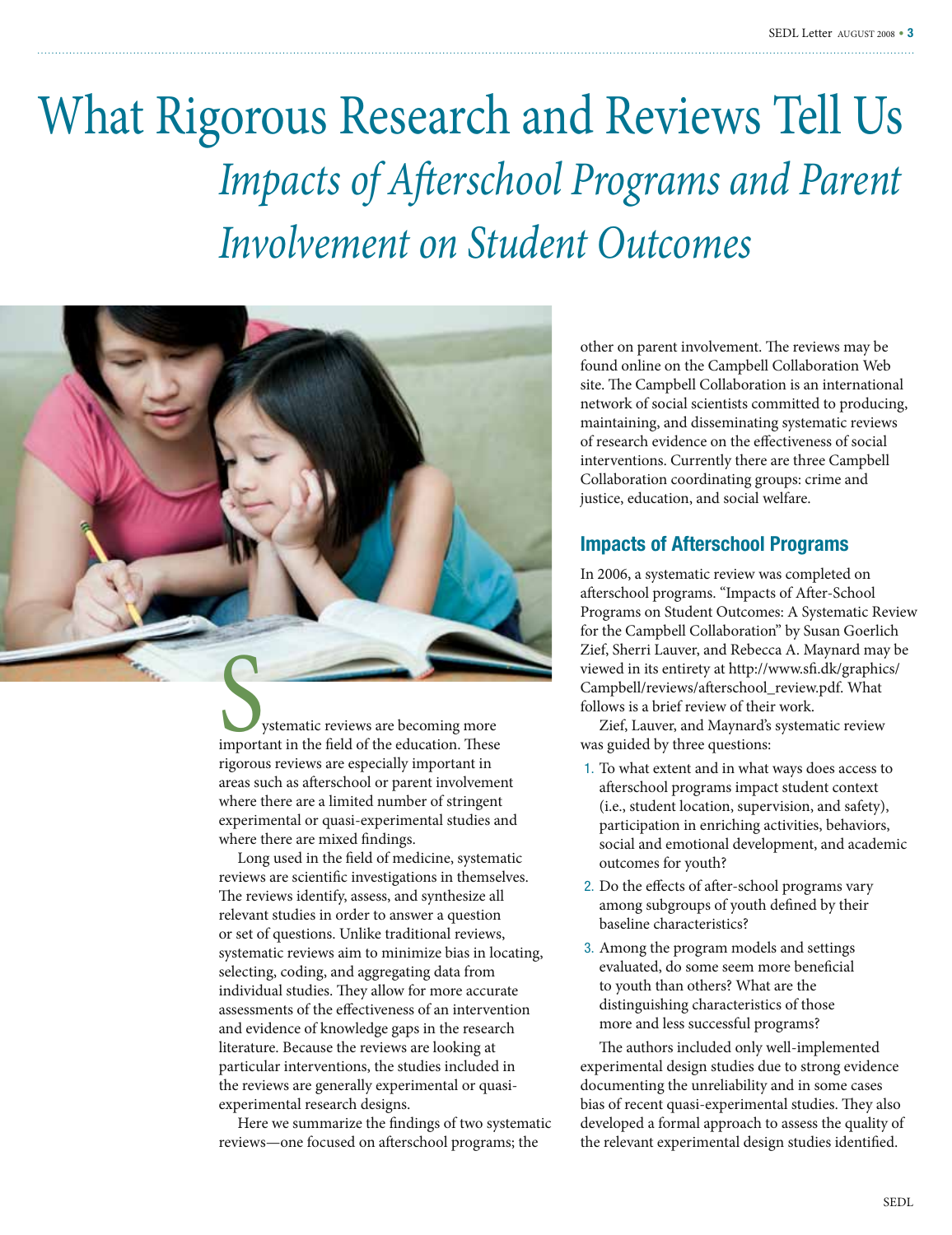Four specific standards needed to be met for a study's inclusion:

- 1. No specific evidence of control group contamination
- 2. Neither overall study attrition or differential attrition would bias the impact estimates
- 3. Appropriate statistical measures were used for the analyses
- 4. Primary impact analyses were conducted on all available sample members at followup

After reviewing 88 studies, five were included in the review (see sidebar). The impact estimates presented by these studies were analyzed in two ways, including meta-analysis, although incongruent measures between the studies limited the possibilities for meta-analysis. Ninety-seven different outcomes were measured by the five studies and 79 percent of those were measured by only one study out of the five. All five evaluated programs that operated in urban, school-based environments and served primarily low-income minority students in lowperforming schools. Three of the five studies were of programs intended to reduce negative behaviors such as delinquency and drug use. All five included activities to promote positive outcomes such as

#### Studies Included in the Afterschool Systematic Review

#### **21st Century Community Learning Centers**

U. S. Department of Education, Office of the Undersecretary. (2003). *When schools stay open late: The national evaluation of the 21st Century Community Learning Centers program, first year findings.* Washington, D.C.: author.

#### **Maryland After-School Community Grant Program: Program 21**

Weisman, S. A., Soule, D. A., Womer, S. C. & Gottfredson, D. C. (2001). *Maryland After-School Community Grant Program: Report on the 1999-2000 school year evaluation of the phase I after-school programs.* College Park, MD: University of Maryland.

#### **Maryland After-School Community Grant Program: Program 17**

Weisman, S. A., Soule, D. A., Womer, S. C. & Gottfredson, D. C. (2001). *Maryland After-School Community Grant Program: Report on the 1999-2000 school year evaluation of the phase I after-school programs.* College Park, MD: University of Maryland.

#### *Maryland After-School Community Grant Program: Program 4*

Weisman, S. A., Soule, D. A., Womer, S. C. & Gottfredson, D. C. (2001). *Maryland After-School Community Grant Program: Report on the 1999-2000 school year evaluation of the phase I after-school programs.* College Park, MD: University of Maryland.

#### **Cooke Middle School After-School Recreation Program, Philadelphia, PA**

Lauver, S. C. (2002). *Assessing the benefits of an after-school program for urban youth: An impact and process evaluation.* Unpublished doctoral dissertation, University of Pennsylvania.

academic growth and exposure to enrichment activities. The programs also used a similar mix of activities that included academic support and recreational activities.

#### **Systematic Review Findings to the Three Research Questions**

The programs each had a different emphasis on promoting positive behaviors and reducing negative ones. However, the authors did not find that any one approach was more or less effective at contributing to "improved behavioral outcomes or other estimated effects." The authors also noted that the studies reviewed "provide no evidence that any one program model is more effective at changing students' context or improving academic outcomes."

The authors found that standardized reading test scores showed that the programs reviewed did not contribute to higher reading achievement for participants, but that afterschool programs may have more of an impact on raising grades, although impacts were small and not statistically significant.

Looking at the 97 outcomes measured by the five studies included in the review revealed that 84 percent showed no significant differences between the program and control youth. The authors explained these null impacts could be a function of limited duration of the intervention or the relatively low participation rates across studies. They also said that the null impacts could suggest that similar afterschool programs "may not be an effective means to achieve the outcomes that afterschool programs in theory hold such promise to impact."

The authors conclude that this systematic review can be a guide for the conduct of a systematic review and analysis of like programs and evaluations, and a benchmark from which future afterschool program efforts can begin. It also helped identify the knowledge that is lacking and what should be done to gain that knowledge. Their suggestions included rigorously testing alternative models, promoting replication of experimental design studies, and extending the data collection so that longer-term impacts of afterschool programs are studied.

#### **Effects of Parent Involvement on Academic Performance**

Chad Nye, Herb Turner, and Jamie Schwartz are authors of the systematic review, "Approaches to Parent Involvement for Improving the Academic Performance of Elementary School Age Children," available online at http://www.sfi.dk/sw43574.asp.

Nye, Turner, and Schwartz note that quantitative evidence on the effect of parent involvement on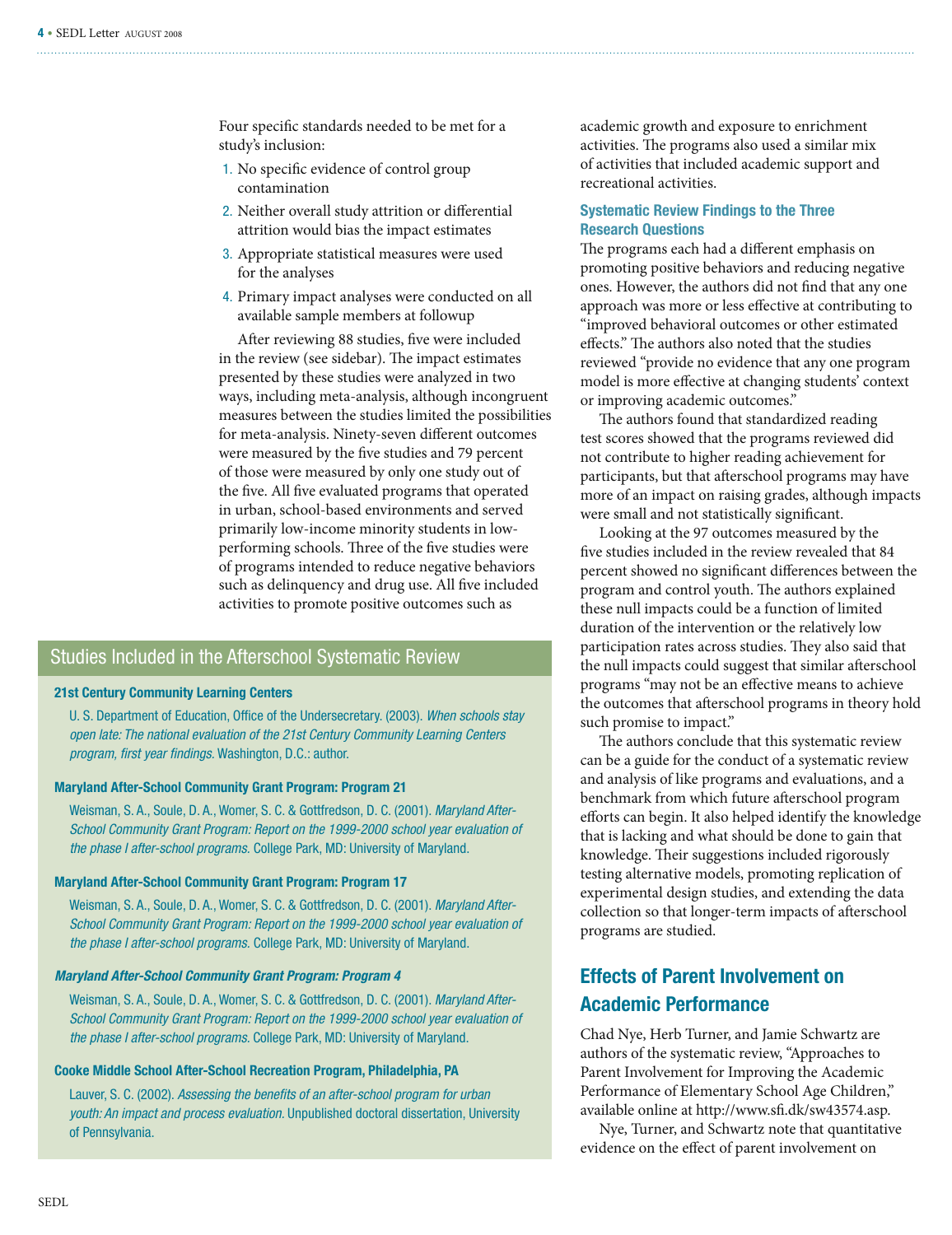student achievement has been mixed since 1966, when an evaluation of the Head Start Program focused on outcomes related to parent involvement. That evaluation suggested a "substantial relationship" between the parent's involvement and their child's academic success. The authors note that discrepancies across parent involvement studies can be explained by the nature of data collection and research design. In some cases, the discrepancies are related to the outcomes measured—such as the effects of parent involvement on reading achievement or math achievement. Another problem centers around how parent involvement is defined; in some studies it is so broadly defined that it is difficult to understand how to consistently measure it.

For the review, the authors defined parent involvement as "the active engagement of a parent with their child outside of the school day in an activity which centers on enhancing academic performance." They limited their review to randomized controlled trial (RCT) studies with the following intervention characteristics: 1) parent involvement with their child in academic support activities outside of school (for example, reading or completing supplemental math problems with the child), and 2) parent involvement for a minimum of 20 days. The authors included 18 RCTs in their review, all published between 1964 and 2000. About two thirds of the studies were dissertations. The length of the parent intervention programs ranged from 4 to 104 weeks; the most frequently reported method of parent involvement was collaborative reading. All but one study was conducted in public schools—that particular study did not indicate what type of school was involved. Of the studies that reported socioeconomic status (SES) of the parents, 73% were from mixed SES, 9% from middle SES, and 18% were from lower SES. Of those that reported ethnicity, 25% were African American, 25% were Caucasian, and 50% were of mixed ethnicities.

For the meta-analysis, the first question addressed was general: "Does parent involvement result in an improvement in children's academic performance?" The analysis suggests that parent involvement programs of the kind reviewed have a positive and significant effect on student achievement and that the effect has remained unchanged for three decades.

Then the researchers looked at specific effects of parent involvement. Parent involvement had a positive and significant effect on children's reading performance. The results for math were also positive and significant but the authors believed the result was biased by one study, which produced an effect size that was three times as large as the effect size for



any other study. When they removed that study from the analysis, the impact of parent involvement was still positive, but not statistically significant.

The authors also wanted to determine the parent involvement intervention program that produced the largest effect. Three program approaches were identified:

- Collaborative reading Parents and children read together as a structured activity.
- Education and training A specific program designed to provide parents with appropriate teaching or skills-based activities, materials, or information to be used with their child outside the school day.
- Parent rewards and incentives Parents provide rewards or incentives to their child outside the school day for their child's performance in school.

Nye, Turner, and Schwartz found that reward and incentives produced the largest impact on children's academic performance, followed by education and training.

The authors concluded that there is a need to improve the quality of RCTs on parent involvement and a need to replicate high-quality RCTs they reviewed that produced unusually large and significant effects. They also cautioned that although their review indicated positive and significant effects measured immediately following an intervention program, there is little evidence with regard to the sustainability of the effects.

*Parent involvement had a positive and significant effect on children's reading performance.*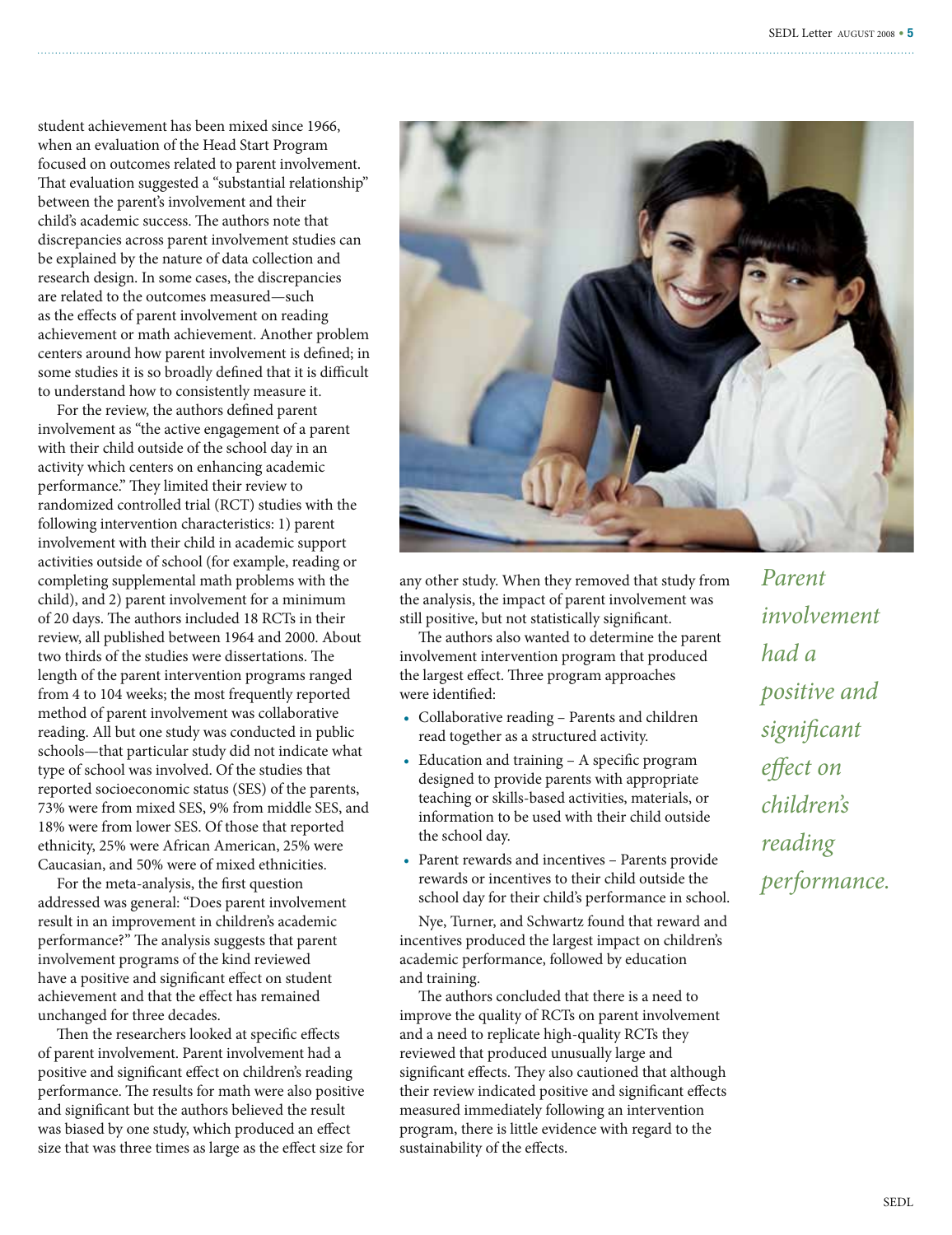# Afterschool Programs Make a Difference *Findings From the Harvard Family Research Project*

*A recent study showed significant gains in math test scores for students who participated in high-quality afterschool programs.*

In February, the Harvard Family Research Project (HFRP) published *After School Programs in the 21st Century: Their Potential and What It Takes to Achieve It* (Little, Wimer, & Weiss, 2008), a brief that summarizes 10 years of research on afterschool programs and discusses implications for the future. Featured in the brief are studies that evaluate large afterschool programs with experimental or quasiexperimental designs. The authors, Priscilla M. D. Little, Christopher B. Wimer, and Heather B. Weiss, drew on those evaluations to address two primary questions: 1) Does participation in after school programs make a difference, and, if so, 2) What conditions appear to be necessary to achieve positive results? In this article, we summarize their findings and discuss the characteristics of programs leading to positive student outcomes.

#### **Does participation in afterschool programs make a difference?**

According to Little, Wimer, and Weiss,

The short answer is yes. . . .A decade of research and evaluation studies, as well as large-scale, rigorously conducted syntheses looking across many research and evaluation studies, confirms that children and youth who participate in after school programs can reap a host of positive benefits in a number of interrelated outcome areas—academic, social/emotional, prevention, and health and wellness. (2008, p. 2)

#### **Academic Achievement**

Afterschool programs can have an impact on academic achievement. Improved test scores are reported in evaluations of The After-School Corporation (TASC) programs in New York City (Reisner, White, Birmingham, & Welsh, 2001; White, Reisner, Welsh, & Russell, 2001) and in Foundations, Inc. elementary school programs (Klein & Bolus, 2002). A more recent longitudinal study showed significant gains in math test scores for elementary

Download the HFRP brief at **http://www.hfrp.org/afterschoolinthe21stcentury/** and middle-school students who participated in high-quality afterschool programs (Vandell, Reisner, & Pierce, 2007), and a meta-analysis of 35 studies of at-risk youth found that out-of-school time programs had a positive effect on reading and math achievement (Lauer, Akiba, Wilkerson, Apthorp, Snow, & Martin-Glenn, 2006).

The HFRP brief emphasizes that many studies "repeatedly underscore the impact of supporting a range of positive learning outcomes, including academic achievement, by affording children and youth opportunities to learn and practice new skills through hands-on, experiential learning," (p. 3) citing evaluations of Citizen Schools (Espino, Fabiano, & Pearson, 2004; Fabiano, Pearson, & Williams, 2005) and of LA's BEST (Huang, Coordt, La Torre, Leon, Miyoshi, & Pèrez, et al., 2007), among others. These programs not only offered academic support to improve academic performance, but also combined it with other enrichment activities to achieve positive academic outcomes. Little, Wimer, and Weiss noted,

Thus, extra time for academics by itself may be necessary but may not be sufficient to improve academic outcomes. Balancing academic support with a variety of engaging, fun, and structured extracurricular or cocurricular activities that promote youth development in a variety of real-world contexts appears to support and improve academic performance. (2008, p. 4)

#### **Social and Emotional Development**

Programs with a strong intentional focus on improving social and personal skills were found to improve students' self-esteem and self-confidence (Durlak & Weissberg, 2007). Examples include Go Grrls, an Arizona program of structured group sessions that helps improve girls' body image, assertiveness, self-efficacy, and self-liking (LeCroy, 2003) and mentoring programs such as Across Ages (Taylor, LoSciuto, Fox, & Hilbert, 1999), which pairs older adults with students.

#### **Prevention of Risky Behaviors**

The hours after school, between 3 p.m. and 6 p.m., offer opportunities for juvenile crime, sexual activity, and other risky behaviors such as drug and alcohol use. Research and evaluation studies have shown that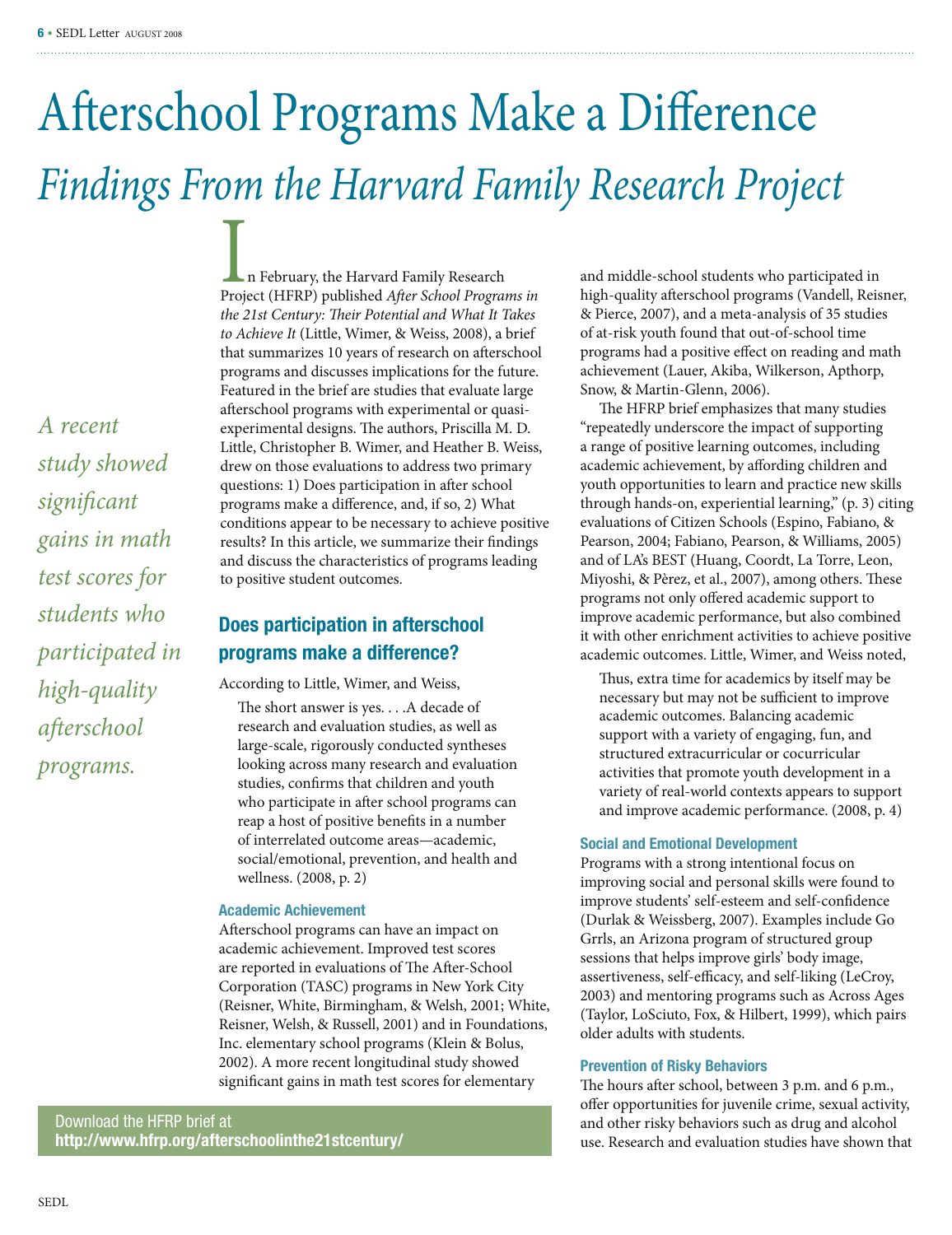participation in afterschool programs have a positive impact on juvenile crime and help reduce pregnancies, teen sex, and boys' marijuana use (Goldschmidt, Huang, & Chinen, 2007; Philliber, Kaye, & Herrling, 2001; Philliber, Kaye, Herrling, & West, 2002).

#### **Health and Wellness**

The afterschool setting presents an opportunity to address the growing problem of obesity among children and youth. Research has shown that afterschool programs can contribute to healthy lifestyles and increased knowledge about exercise and nutrition. Girlfriends for KEEPS (Story, et al., 2003) and the Medical College of Georgia's FitKid program (Yin, Gutin, Johnson, Hanes, Moore, Cavnar, et al., 2005) are two such programs that benefit their participants; similar results are reported in a longitudinal study of more than 650 students who participated in 25 Connecticut afterschool programs (Mahoney, Lord, & Carryl, 2005).

#### **What conditions appear to be necessary to achieve positive results?**

Little, Wimer, and Weiss wrote that while afterschool programs "have the potential to impact a range of positive learning and development outcomes," some programs do not maximize this potential. They identified the following three factors as critical to achieving positive youth outcomes:

- • Access to and sustained participation in the program
- • Quality programming and staffing
- Strong partnerships among the program and other places where students are learning, such as their schools, their homes, and other community institutions

#### **Access to and Sustained Participation in the Program**

The HFRP brief discussed a number of research syntheses (American Youth Policy Forum, 2006; Redd, Cochran, Hair, & Moore, 2002; Simpkins-Chaput, Little, & Weiss, 2004) and evaluations such as those of the After School Matters program in Chicago (Goerge, Cusick, Wasserman, & Gladden, 2007), Louisiana's 21st Century Community Learning Center (CCLC) program (Jenner & Jenner, 2004), and LA's Best (Huang, et al., 2007) that show that students experience greater gains if they participate regularly in afterschool programs, with greater frequency (more days per week), and in a sustained manner over a number of years.

Much like gaps among students in regular day

school, Little, Wimer, and Weiss noted differences among students whose families have higher incomes and more education and those students whose families are less advantaged. They wrote (p. 6) that students whose families have higher incomes and more education:

- Are more likely to participate in afterschool activities
- Do so with greater frequency during the week
- Participate in a greater number of different activities within the week or month
- Are more likely to participate in enrichment programs, whereas disadvantaged students are more likely to participate in tutoring programs

#### **Quality Programming and Staffing**

According to Little, Wimer, and Weiss, research on the quality of afterschool programs is mostly descriptive, with only "a handful of rigorously designed studies." They have drawn from a set of studies they describe as "a small but powerful set of studies."

Regarding program structure and supervision, Little, Wimer, and Weiss (p. 6) conclude, "Without the structure and supervision of focused and intentional programming, youth participants in after school programs, at best, can fail to achieve positive outcomes and, at worst, can begin to perform worse than their peers" (Vandell, Pierce, Brown, Lee, Bolt, & Dadisman, 2006; Pearson, Russell, & Reisner, 2007). They continue, "In fact, some research finds that when youth are concentrated together without appropriate structure and supervision, problematic behavior follows, suggesting that focused, intentional activities with appropriate structure and supervision are necessary to keep youth on an upward trajectory and out of trouble" (Jacob & Lefgren, 2003).

In a meta-analysis of the impact of 73 afterschool programs, Durlak and Weissburg (2007) found that programs missing any of the following four characteristics did not achieve positive results:

- Sequenced Used sequenced set of activities designed to achieve skill development objectives
- • Active Used active forms of learning to help students develop skills
- Focused Devoted program components to developing personal or social skills
- • Explicit Targeted explicit personal or social skills Other studies (Gerstenblith, Soule, Gottfredson,

Lu, Kellstrom, Womer, et al., 2005; Arbreton, Goldsmith, & Sheldon, 2005) found that programs with structured and focused, well-organized activities foster engagement and facilitate highquality learning opportunities.

### About the Studies Included in HFRP Brief

According to lead author Priscilla Little, the authors of the brief did not do an exhaustive review of all studies available or conduct a systematic review, but rather took a "seminal studies" approach to examine and include those studies which best represented a range of outcomes, practices, and settings. The set of studies was then reviewed by leading researchers in the field who validated that this set was indeed representative of the wealth of available information.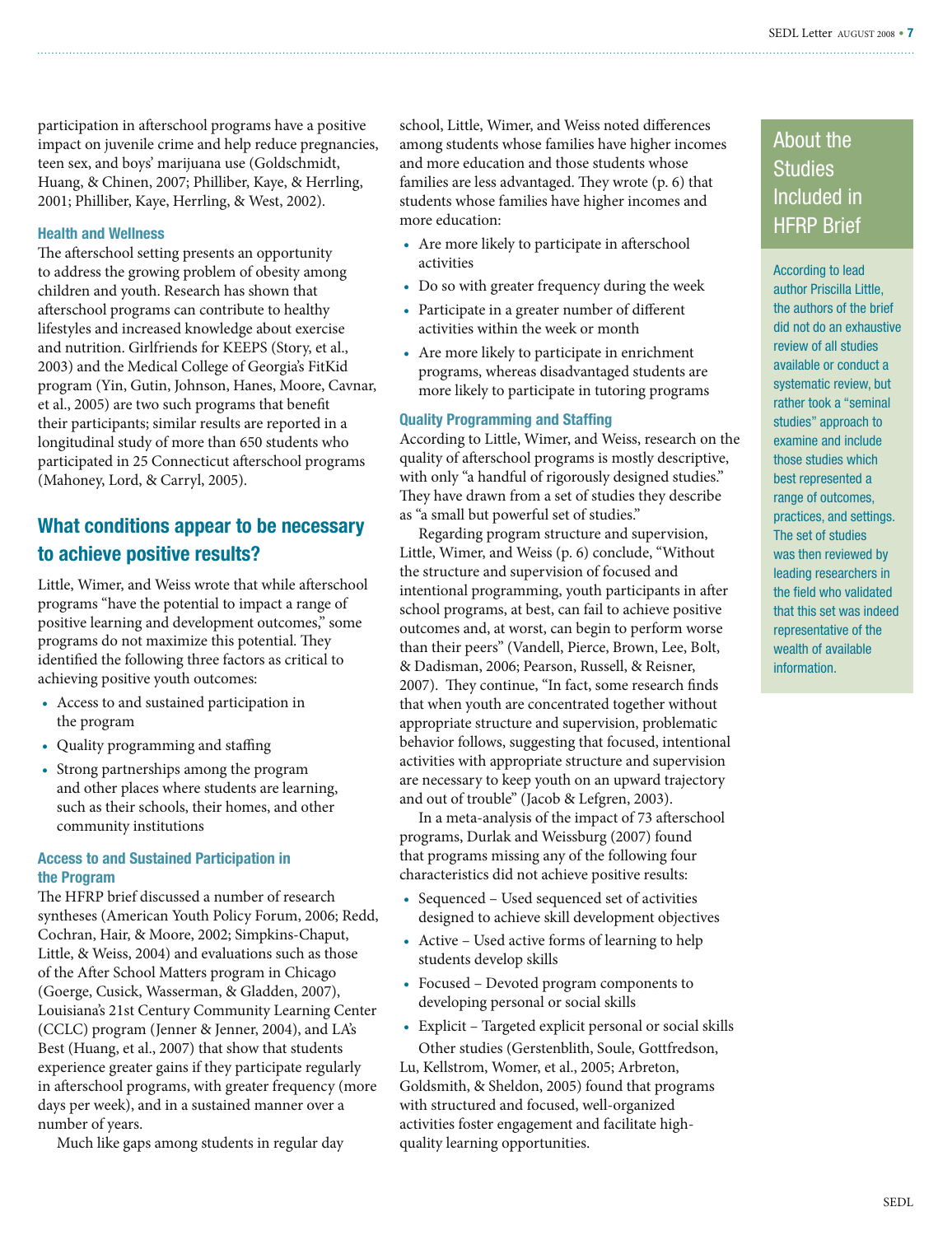According to Little, Wimer, and Weiss, the quality of a program's staff is one of the most critical features of a high-quality afterschool program. A follow-up study to the TASC evaluation found that positive relationships were found in sites where staff modeled positive behavior, actively promoted student mastery of the skills or concepts presented in activities, listened attentively to participants, frequently provided individualized feedback and guidance during activities, and established clear expectations for mature, respectful peer interactions (Birmingham, Pechman, Russell, & Mielke, 2005). Other research found that in low-quality programs, the staff "engaged in negative and punitive interactions with youth" instead of "engaging in supportive behavior and practicing positive behavior management techniques" (Vandell, Shumow, & Posner, 2005; Gerstenblith, et al., 2005).

*Strong partnerships are more than a component of program quality. . .* 

#### **Strong Partnerships**

Little, Wimer, and Weiss also found:

Programs are more likely to exhibit high quality when they effectively develop, utilize, and leverage partnerships with a variety of stakeholders like families, schools, and communities. However, strong partnerships are more than a component of program quality: they are becoming a nonnegotiable element of supporting learning and development across all the contexts in which children learn and develop. (p. 8)

#### **After School in the 21st Century**

Little, Wimer, and Weiss summarize:

The research and evaluation studies and syntheses highlighted in this brief demonstrate how complex a task it is to provide highquality, effective supports for youth and their families, but they also provide powerful evidence that after school programs do work when key factors are addressed—factors of access, sustained participation, program quality and strong partnerships. (p. 10)

They also conclude that the research and evaluation results from the past decade raise the following important questions about the future of afterschool programs and their role:

• *Moving forward, how can the research-based practices known to be effective in after school programs be adopted more broadly within after school programs and other expanded learning models?*

- • *How can after school programs work with schools, families, and other community and health supports to ensure a complementary array of learning and developmental supports across the day, the year, and the developmental continuum from kindergarten through high school?*
- • *Moving forward, how can and should "success" of after school programs be measured, particularly as the field moves toward greater emphasis on shared responsibility and partnerships?*
- • *How can choice be built into after school and extended day options to ensure that programs are responsive to the needs of working families and youth participants alike?*

#### **References**

- American Youth Policy Forum. (2006). *Helping youth succeed through out-of-school time programs*. Washington, DC: Author.
- Arbreton, A. J. A., Goldmith, J., & Sheldon, J. (2005). *Launching literacy in after-school programs: Early lessons from the CORAL initiative*. Philadelphia: Public/Private Ventures.
- Birmingham, J., Pechman, E. M., Russell, C. A., & Mielke, M. (2005). *Shared features of highperforming after-school programs: A follow-up to the TASC evaluation*. Washington, D. C.: Policy Studies Associates.
- Durlak, R., & Weissberg, R. (2007). *The impact of after-school programs that promote personal and social skills*. Chicago: CASEL.
- Espino, J., Fabiano, L., & Pearson, L. M. (with Kirkwood K. P., Afolabi, K., & Pasatta, K.). (2004). *Citizen Schools: Evidence from two student cohorts on the use of community resources to promote youth development. Phase II report of the Citizen Schools evaluation*. Washington, DC: Policy Studies Associates.
- Fabiano, L., Pearson, L. M., & Williams, I. J. (2005). *Putting students on a pathway to academic and social success: Phase III findings of the Citizen Schools evaluation.* Washington, DC: Policy Studies Associates.
- Gerstenblith, S., Soule, D., Gottfredson, D., Lu, S., Kellstrom, M., Womer, S., et al. (2005). Afterschool programs, antisocial behavior, and positive youth development: An exploration of the relationship between program implementation and changes in youth behavior. In J. Mahoney, J. Eccles, & R. Larson (Eds.), Organized activities for contexts for development: Extracurricular activities, after-school, and community programs (pp. 457-477). Mahwah, NJ: Erlbaum.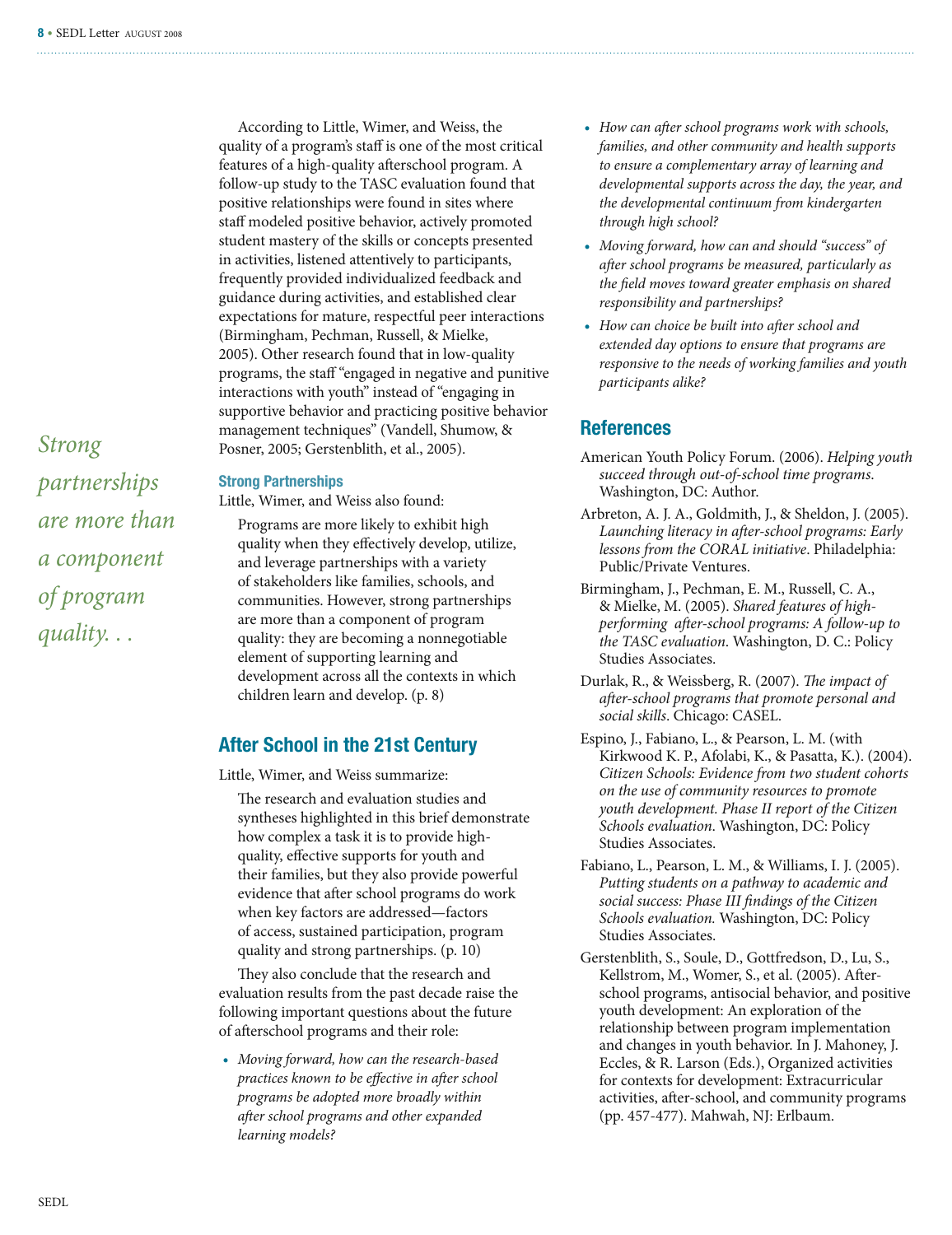Goerge, R., Cusick, G. R., Wasserman, M., & Gladden, R. M. (2007). *After-school programs and academic impact: A study of Chicago's After School Matters*. Chicago: Chapin Hall Center for Children.

Goldschmidt, P., Huang, D., & Chinen, M. (2007). T*he long-term effects of after-school programming on educational adjustment and juvenile crime: A study of the LA's BEST after-school program.* Los Angeles: UCLA/CRESST. Available at http:// www.lasbest.org/resourcecenter/LASBEST\_DOJ\_ Study\_Brief.pdf

Huang, D., Coordt, A., La Torre, D., Leon, S., Miyoshi, J., Pérez, P., et al. (2007). *The afterschool hours: Examining the relationship between afterschool staff-based social capital and student engagement in LA's BEST.* Los Angeles: UCLA/ CRESST. Available at http://www.cse.ucla.edu/ products/reports/R712.pdf

Jacob, B. A., & Lefgren, L. (2003). Are idle hands the devil's workshop? Incapacitation, concentration, and juvenile crime. *American Economic Review*, 93, 1560-1577.

Jenner, E. J., & Jenner, L. W. (2004). *Academic outcomes in Louisiana's 21st Century Community Learning Centers*. Baton Rouge, LA: Policy & Research Group.

Klein, S. P., & Bolus, R. (2002). *Improvements in math and reading scores of students who did and did not participate in the Foundations After School Enrichment Program during the 2001–2002 school year*. Santa Monica, CA: Gansk & Associates.

Lauer, P. A., Akiba, M., Wilkerson, S. B., Apthorp, H. S., Snow, D., & Martin-Glenn, M. L. (2006). Out-of-school time programs: A meta-analysis of effects for at-risk students. *Review of Educational Research*, *76*, 275–313.

LeCroy, C. W. (2003). *Experimental evaluation of "Go Grrls."* Tucson, AZ: Author.

Little, P. M.D., Wimer, C. , & Weiss, H. B. (2008, February). After school programs in the 21<sup>st</sup> century: Their potential and what it takes to achieve it. *Issues and Opportunities in Out-of-School Time Evaluation Brief No. 10*. Cambridge, MA: Harvard Family Research Project.

Pearson, L. M., Russell, C. A., & Reisner, E. R. (2007). *Evaluation of OST programs for youth: Patterns of youth retention in OST programs, 2005–06 to 2006–07*. Washington, DC: Policy Studies Associates.

Philliber, S., Kaye, J. W., & Herrling, S. (2001, May). The national evaluation of the Children's Aid Society Carrera-Model Program to prevent teen pregnancy. Accord, NY: Phillber Research Associates. Available at http://www. childrensaidsociety.org/media/general/cas-Teen\_ Pregnancy\_Prevention.pdf

Philliber, S., Kaye, J. W., Herrling, S., & West, E. (2002). Preventing pregnancy and improving health care access among teenagers: An evaluation of the Children's Aid Society—Carrera Model. *Perspectives on Sexual and Reproductive Health, 34*(5), 244–251. Available at http://www.agi-usa. org/pubs/journals/3424402.pdf

Redd, Z., Cochran, S., Hair, E., & Moore, K. (2002). *Academic achievement programs and youth development: A synthesis*. Washington, DC: Child Trends.

Reisner, E. R., White, R. N., Birmingham, J., & Welsh, M. (2001). *Building quality and supporting expansion of After-School Projects: Evaluation results from the TASC After-School Program's second year*. Washington, DC: Policy Studies Associates.

Simpkins-Chaput, S., Little, P. M. D., & Weiss, H. B. (2004). Understanding and measuring attendance in out-of-school time programs. *Issues and Opportunities in Out-of-School Time Evaluation Brief No. 7*. Cambridge, MA: Harvard Family Research Project.

Story, M., Sherwood, N. E., Himes, J. H., Davis, M., Jacobs, Jr., D. R., Cartwright, Y., et al. (2003). An after-school obesity prevention program for African-American girls: The Minnesota GEMS Pilot Study [Supplement 1]. *Ethnicity & Disease*, *13*(1), 54–64.

Taylor, A., LoSciuto, L., Fox, M., & Hilbert, S. (1999). *The mentoring factor: An evaluation of Across Ages. Intergenerational program research: Understanding what we have created*. Binghamton, NY: Haworth.

Vandell, D., Reisner, E., & Pierce, K. (2007). *Outcomes linked to high-quality afterschool programs: Longitudinal findings from the study of promising practices*. Irvine, CA: University of California and Washington, DC: Policy Studies Associates. Available at http://www.gse.uci.edu/ docs/PASP%20Final%20Report.pdf

Vandell, D., Pierce, K., Brown, B., Lee, D., Bolt, D., Dadisman, K., et al. (2006, March). *Developmental outcomes associated with the afterschool contexts of low-income children and adolescents*. Paper presented at the Society for Research on Adolescence Annual Meeting, San Francisco.

White, R. N., Reisner, E. R., Welsh, M., & Russell, C. (2001). *Patterns of student-level change linked to TASC participation, based on TASC projects in Year 2*. Washington, DC: Policy Studies Associates.

Yin, Z., Gutin, B., Johnson, M., Hanes, J., Jr., Moore, J. B., Cavnar, M., et al. (2005). An environmental approach to obesity prevention in children: Medical College of Georgia FitKid Project year 1 results. *Obesity Research, 13*, 2153–2161.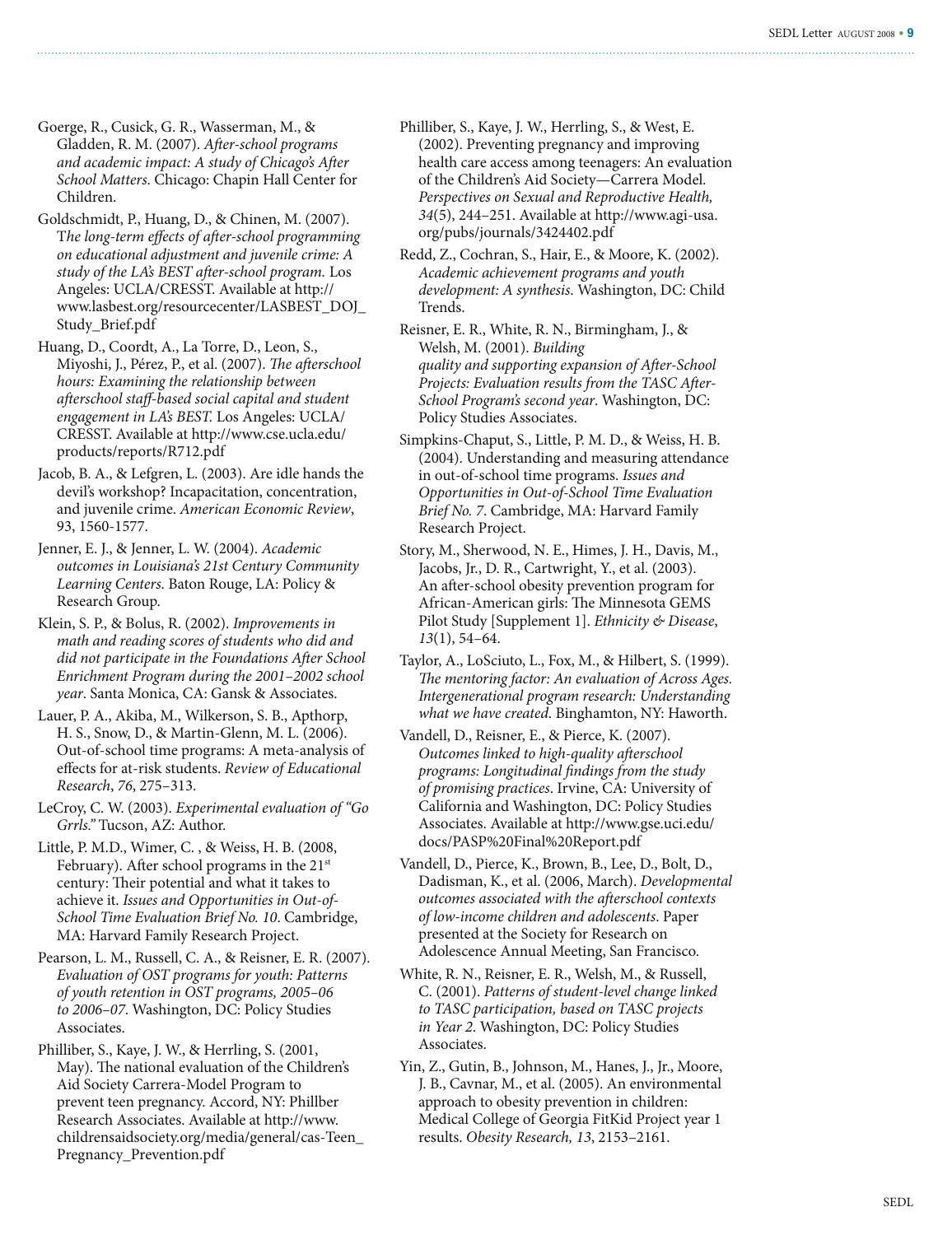## *SEDL's Afterschool Work Deepens with*  California Demonstration Program

With more than 400,000 students served by afterschool programs in California, the State of California has good reason to focus on the quality of its afterschool programs. The California Department of Education contracted with SEDL to provide research and professional development in the California After School Demonstration Program (CASDP). This 3-year project is part of the state's technical support system for afterschool programs.

SEDL assisted the California Department of Education to establish high-quality standards, based on research, to use in the selection of 10 demonstration programs. When the 10 programs are announced, SEDL will provide professional development and technical assistance around issues such as quality, training, and continuous learning. In turn, the demonstration programs will provide similar professional development and assistance

to other afterschool programs throughout

the state.

Project director Zena Rudo explains that another task of the demonstration program is to collect data from the sites to help increase understanding of promising practices in afterschool. SEDL will help promote these promising practices in California and nationwide.

Rudo says this pilot project is developmental and collaborative in nature. "CDE has asked us to not only work with the demonstration programs, but also with the department, the afterschool regional leads in the state and other stakeholders to develop this model for quality technical support for afterschool." This developmental approach is new, not only for California but for the field of afterschool. Rudo noted, "California has shown enormous support for afterschool across the state and SEDL is excited to be a part of it."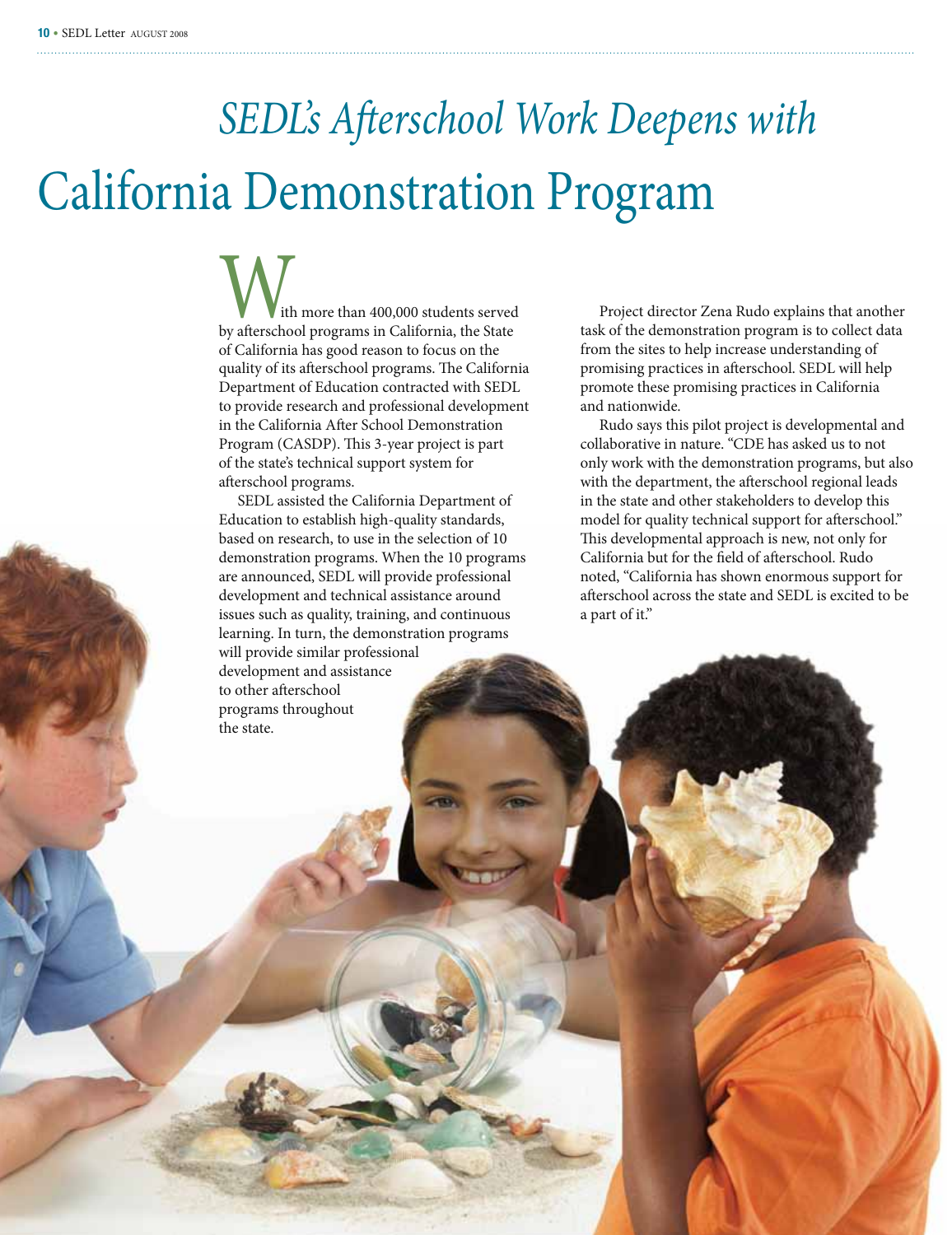# Professional Development *in the Afterschool Environment*

**By Christine Moses**

The afterschool environment is diverse in program needs, instructor experience, and anticipated outcomes. According to a recent survey conducted by SEDL's National Partnership for Quality Afterschool Learning at 54 promising afterschool sites around the country, 75% of afterschool instructors have a bachelor's or master's degree and 72% have at least 3 years of afterschool experience. These sites have demonstrated a positive effect on student achievement. There are approximately 8,000 other sites, however, that may not have the same level of resources and experience available. Professional development can have a large and lasting impact on these sites—if it is done correctly.

High-quality professional development activities are intentionally designed to increase knowledge, skills, understanding, and/or performance. Research shows that "sit-and-get" sessions—where an audience patiently sits and listens to an instructor for a few hours one day—are not effective in changing instructor behavior, instructor attitudes, or student performance (NSDC, 2001). Because 21st Century Community Learning Centers (21st CCLCs) and other afterschool programs are often evaluated on the basis of student outcomes, high-quality professional development for afterschool professionals is becoming increasingly necessary.

"Professional development is much more than attending a conference once a year," said Catherine Jordan, who directs the National Partnership for Quality Afterschool Learning. "Effective professional development is well-planned, systematic, jobembedded, and continuous and has intentional outcomes that advance the understanding and performance of program staff. It is essential to improving the overall afterschool environment."

Jordan explained this to more than 20 participants at a 3-day professional development workshop hosted by SEDL in June. The workshops, one of six that will be held throughout the summer and fall, are produced by the National Partnership for the U.S. Department of Education's Technical Assistance and Professional Development program for 21st CCLCs.

 SEDL staff, along with staff from Learning Point Associates and the SERVE Center at the University of North Carolina at Greensboro, presented the 3 days of training based on the National Partnerships' Afterschool Training Toolkit, an online professional development tool. Developed over the past 4 years, the toolkit demonstrates how to use promising

#### Select Afterschool Resources

National Staff Development Council www.nsdc.org

Afterschool Training Toolkit www.sedl.org/afterschool/toolkits

National Partnership for Quality Afterschool Learning www.sedl.org/afterschool

Promising Practices in Afterschool www.afterschool.org

Beyond the Bell www.beyondthebell.org

National Association of Elementary School Principals, Leading After-School Communities: What Principals Should Know and Be Able to Do www.naesp.org

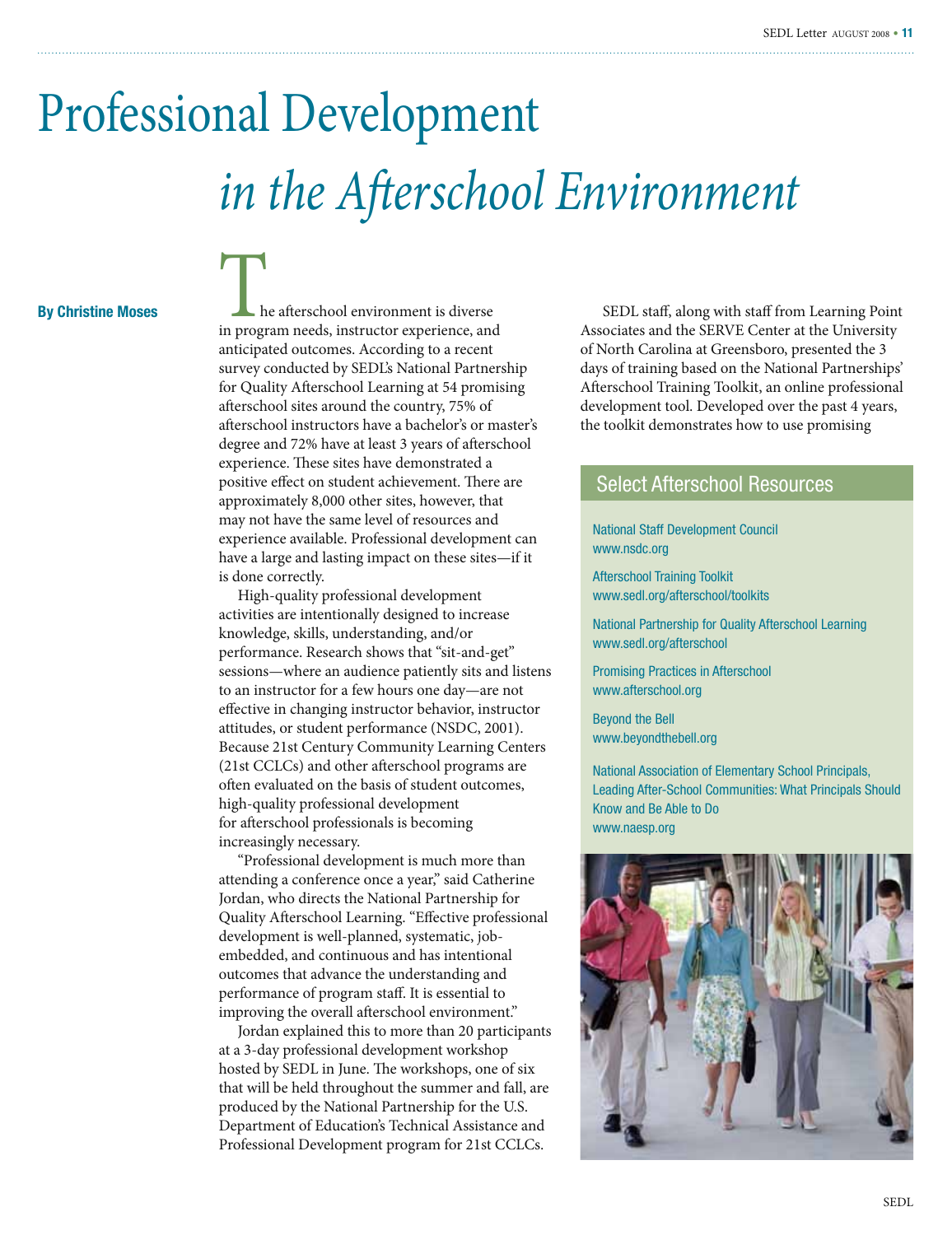#### Staff Development 15 Minutes at a Time

**When it comes to professional development, one of the most common complaints from afterschool leaders is that they don't have the time or money for training. While it may be tempting to abandon professional development, a well-trained staff can have greater success in offering activities that will improve student achievement. Instead of sending your staff to a conference, consider using free or inexpensive resources and devoting just 15 minutes a week during a staff meeting to professional development. What follows are examples of how you can use the Afterschool Training Toolkit for professional development on academic enrichment in afterschool. Each activity below can be done in 15 minutes. All you need is a computer with Internet access.**

#### Explore the Afterschool Training Toolkit.

Show your staff the toolkit at www.sedl.org/afterschool/ toolkits. The toolkit has six content areas: literacy, math, science, the arts, technology, and homework help. Each content area includes the following components: information about the role the subject plays in afterschool, promising practices, sample lessons, and resources and references. After your staff has spent some time exploring the toolkit, ask them to explain the components.

#### Learn about promising practices.

Promising practices are teaching techniques used in afterschool programs with evidence suggesting they help students learn important academic content. Watch a video demonstrating a promising practice with your staff and ask them to discuss what they saw. They can also spend some time reading about the practice on the Web site. Ask your staff how they can incorporate the practice into existing lessons.

Teach a lesson.

Ask your staff to select a sample lesson they would like to teach and discuss the parts of the lesson. Talk about what they need to implement it. Staff should teach the lesson to their students and be prepared to report back on their experiences.

#### Talk about what you learned.

Ask staff to give feedback on how their lessons went, what worked and didn't work, and what they would do differently. Revisit the promising practice and parts of the lesson. Do their existing lessons have these components? What changes could they make to these lessons to make them more effective?

practices to build students' academic skills through fun and engaging activities. Material in the toolkit is based on current afterschool and content-area research.

"The toolkit is awesome," said Corinne Taylor, an evaluator at the New Mexico Public Education Department and a workshop participant. "The videos in the toolkit make the professional development real for my teachers and instructors."

According to Deborah Donnelly, product coordinator for the National Partnership, the 20 videos produced for the toolkit provide the link between theory and practice that is often missing from other forms of professional development. As 21st CCLC site coordinators, directors, or instructors, participants will take what they learned at the workshop back to either their state or their program.

"We were able to apply what we learned about professional development during the first day and a half to working with the homework content within the toolkit," said Frances Jones of the Region XII Technical Assistance Center in Weslaco, Texas. "This is going to help me integrate my staff development training into small, manageable sessions."

One of the strategies discussed extensively at the workshop is the ability to provide high-quality professional development in 15-minute chunks at staff meetings and department meetings.

"The toolkit allows instructors to learn teaching strategies, access lesson plans, and see for themselves how their instruction can change over time," said

Reprinted from *AfterWords,* the newsletter of the National Partnership for Quality Afterschool Learning, which is funded by the U.S. **Department** of Education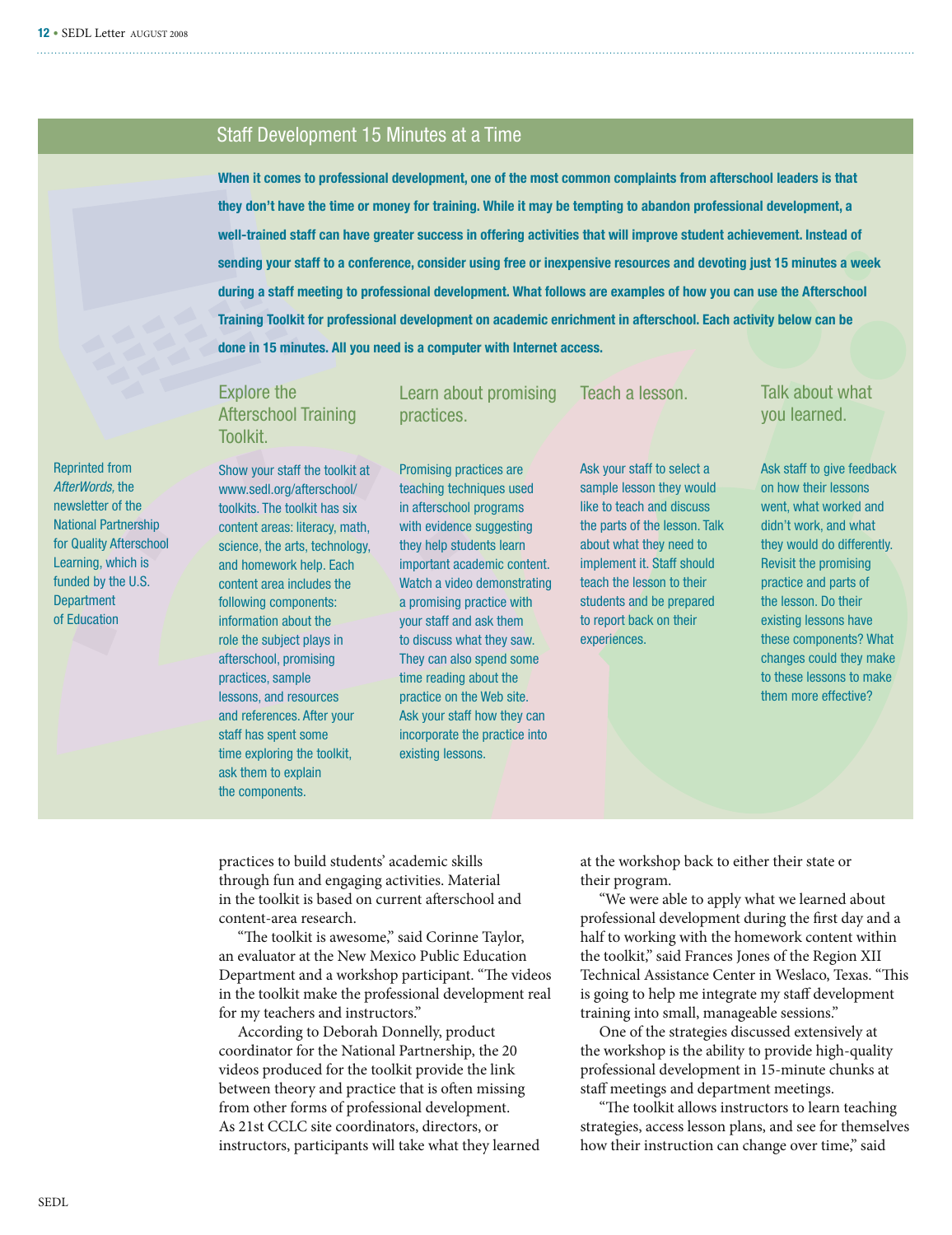



**Left: Jackie Rudat of Indiana, and Frances Jones of Texas discuss their respective programs.**

**Right: Corinne Taylor of the New Mexico Public Education Department participates in a discussion at the 3-day professional development workshop hosted by SEDL in June.**

Donnelly. "It is the driving force as to why we created the toolkit. We know how difficult it can be to schedule professional development that is developed specifically for afterschool professionals."

Jordan agreed. "According to our research, frontline staff rarely have the opportunity to receive high-quality professional development. If instructors use the toolkit in a systematic way in small chunks, then we know that high-quality professional development is being provided," she said.

Providing professional development to afterschool professionals is an increasing trend that the National Staff Development Council (NSDC) embraces. Joellen Killion, NSDC deputy executive director, explained that now that afterschool programs are beginning to be linked to day-school programs, it is critical for afterschool professionals to understand the difference between afterschool and day-school curricula.

"We want to increase the capacity of our afterschool professionals in terms of academic outcomes, but we also want to ensure that the emotional, behavioral, social, physical, and creative aspects of children are developed and supported in afterschool settings," Killion said. "No one wants to do more worksheets after the school day is over. Afterschool is a time for creative learning and enrichment, and that takes different skill sets."

Another focal point of the workshop was demonstrating how all instructors, program directors, and professional development providers have opportunities to become leaders in their

afterschool environments. This was one of the goals in creating the toolkit. Because the toolkit is online, any staff member can lead professional development sessions through facilitating discussions, presenting material, coaching, or consulting.

"Our mission for these professional development sessions is to really demonstrate how the toolkit can be used to provide afterschool practitioners with research-based professional development that enables them to increase their credibility with day-school programs while improving the academic performance of their students," said Jordan.

#### **Reference**

National Staff Development Council with the Southwest Educational Development Laboratory. (2001). *National Staff Development Council standards for staff development.* Revised edition. Oxford, OH: NSDC.

> *Christine Moses is the director of communications at SEDL. You may contact Chris via e-mail at christine. moses@sedl.org.*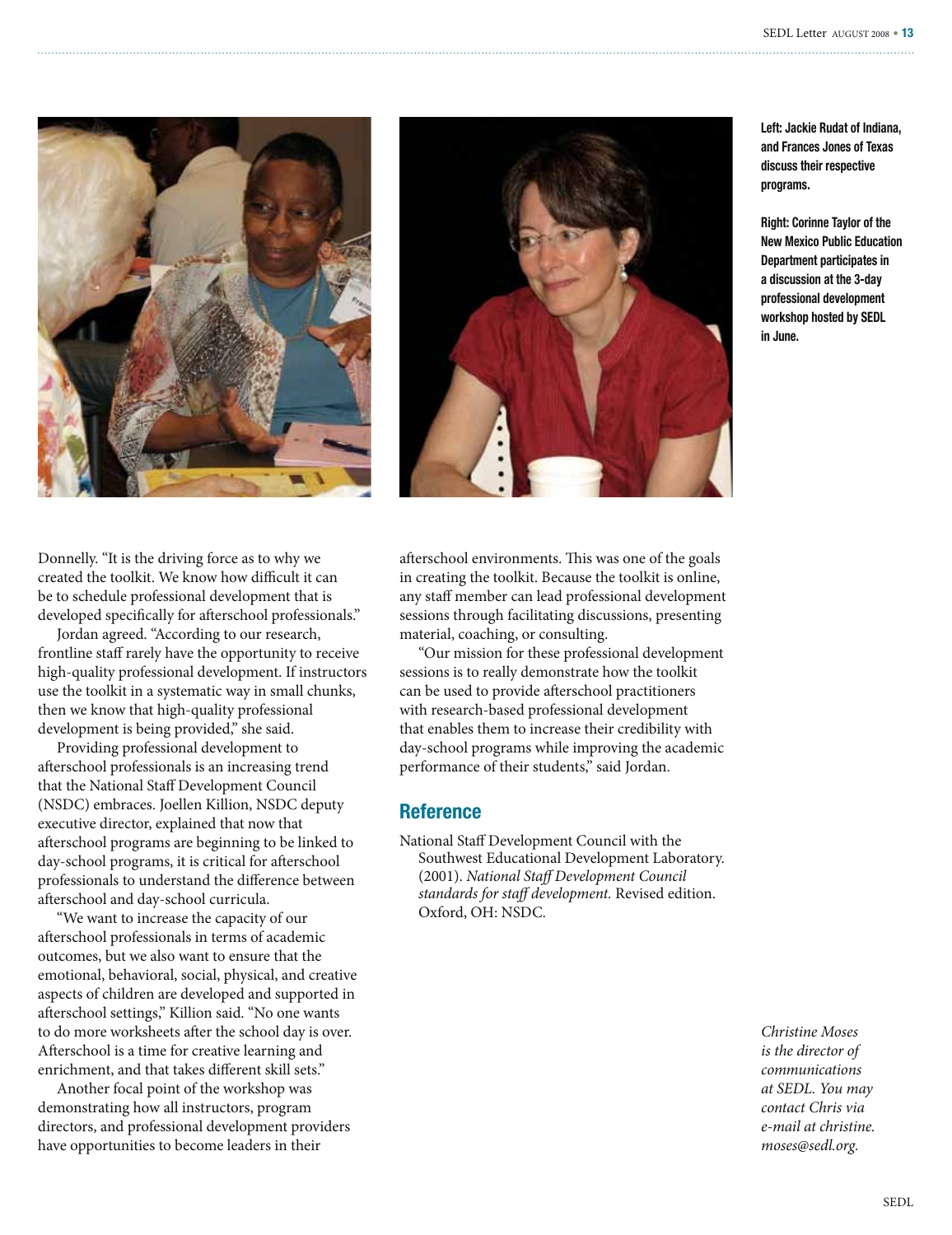### *USDE's Parental Information and Resource Center* (PIRC) Program Works to Boost Parent Involvement and Achievement

**By Leslie Blair**

Effectively engaging parents and families in the education of their children has the potential to bring about school change and improvement in ways that other reform strategies cannot. And that belief is at the heart of the Parental Information and Resource Center (PIRC) program sponsored by the U.S. Department of Education (USDE).

The PIRC program, first funded in 1995, now ensures that each state has at least one PIRC and that the PIRCs each play a statewide role in coordinating and fostering successful and effective parental involvement policies, programs, and activities to improve student academic achievement and strengthen partnerships between parents, schools, and communities. Seven outcomes have been identified for the PIRC program: improved home-school communication, increased student achievement, increased school academic achievement, increased parent involvement in school planning, increased parent involvement in school review, increased parent involvement in school improvement, and increased school readiness.

#### Find Your State PIRC





The PIRC program had an initial goal of getting parents involved in their children's early education from birth to age 5. Ten years later, some states had one PIRC, 18 states and the District of Columbia had multiple centers, and 10 states had none. The PIRCs offered widely different services. However, with the No Child Left Behind (NCLB) Act came the need for parents to get more information about school choice, supplemental services, and other accountability issues. Beginning with the 2006-11 grant cycle, the USDE saw the need to create a more cohesive system of PIRCs and wanted to ensure that all PIRCs had sound information to provide to parents, especially about parent rights, supplemental services, and parent choice. Thus the plan for a National PIRC Coordination Center was born. In 2006, SEDL, the Harvard Family Research Project (HFRP), and the Miko Group partnered to serve as the Coordination Center, bringing to the PIRC program a strong research and evaluation focus as well as many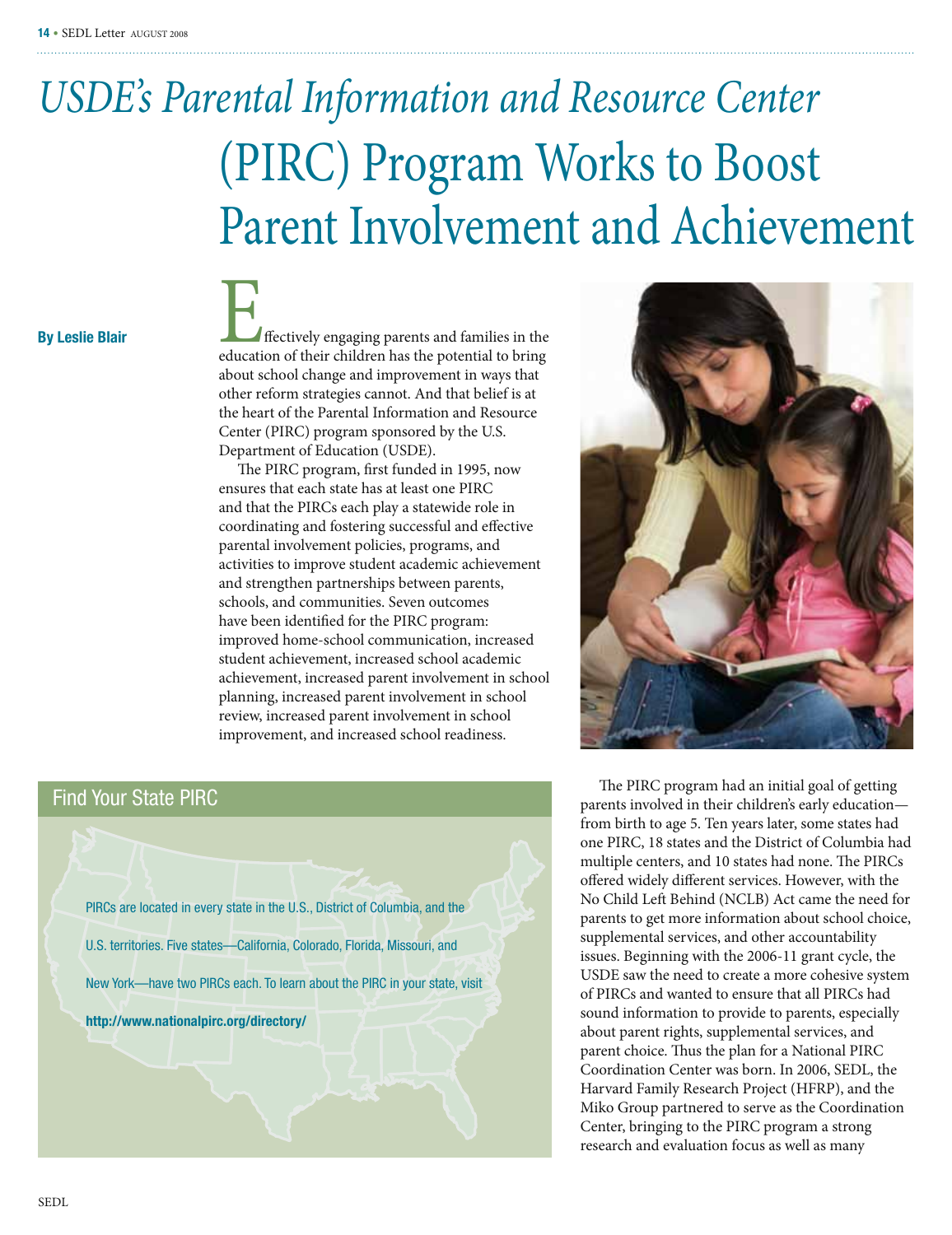years' experience in family involvement and professional development.

The first step in the Coordination Center's technical assistance was to help the PIRCs become more strategic in their evaluation efforts, in meeting legislative requirements, and in showing the impact of their programs. The Center has used regional institutes to provide assistance and foster collaborative learning among the PIRC directors and evaluators.

Much of the Coordination Center's early work was to orient new PIRCs. Many of the PIRCs that received funding for the 2006-11 grant cycle were new to the federal PIRC program—in fact almost half of the 60 PIRCs operating the first year of that cycle were new. New to the program or previous grantees, it hasn't mattered, said Lacy Wood, SEDL project director for the Coordination Center. "All of the PIRCs have been committed to continuous learning and improvement to advance their programs, services, and evaluations. They also began to form partnerships that would help them expand their role as statewide leaders and resource providers in parent involvement."

Now that most of the PIRCs have been operating nearly 2 years under the new grant cycle, the program is embarking on what Wood refers to as a "new era." The PIRCs are all strategically working to become statewide leaders and technical assistance centers, leveraging and building on existing family involvement efforts in their states or territories.

Sue Ferguson, director of the National Coalition for Parent Involvement Education, who works closely with the PIRCs has noticed that change. "The PIRCs are all about relationships. Each of them is different because their states are different, but I see them being more consistent across states." Ferguson feels now that the PIRCs are "here to stay" and "growing in strength."

Overseeing the entire PIRC program is Patricia Kilby-Robb, a veteran of several federal education programs and school reform initiatives and a

#### The Role of the National PIRC Coordination Center

The Coordination Center plays a central role to

- Guide PIRCs through all stages of the evaluation process and help them to internalize and institutionalize the process
- Assist PIRCs in the reporting and use of their data
- • Synthesize learning across the PIRCs
- Support PIRC management capacity and service delivery
- Provide access to research-based materials and effective practices

former education research consultant and principal. As national PIRC expert and contract officer's representative for the Coordination Center, Kilby-Robb emphasizes the importance of the need for high-quality PIRC products and services and, most important, rigorous evaluation to guide the PIRCs' work.

She said, "We want to have a sound body of evidence at the end of 5 years that will address the benefits and outcomes of the PIRC program, while encouraging all PIRCs to use evaluation in an ongoing way that continuously informs and improves their work."

She also noted that the experience of SEDL and the Harvard Family Research Project in research and evaluation are assets to the PIRC program. Already, the technical assistance provided by the National PIRC Coordination Center with emphasis on best practices and evaluation has made a difference in the PIRC program. Twenty-seven of the PIRCs now have in place evaluation processes that are experimental or quasi-experimental in nature. Most of these 27 are focusing on both student-level and parent-level outcomes. Some of the specific evaluations focus on child development outcomes such as early literacy, parent knowledge and skills that support student learning, parent and child attitudes and perceptions toward school, and parent involvement that supports student learning.

### PIRCs **Distribute** Information

A recent evaluation of the PIRC program has shown that more than 1 million parents nationwide have received PIRC newsletters; 2 million parents have received training materials, and 13 million people were reached through mass media efforts just during the first year of the grant cycle.

| Number of Parents Who Received PIRC Services in Year 1 of Current Grant Cycle |           |                                               |
|-------------------------------------------------------------------------------|-----------|-----------------------------------------------|
| , W , W , W , W ,                                                             | 645,945   | <b>Parents of limited-English proficiency</b> |
|                                                                               | 1,537,433 | <b>Low-income parents</b>                     |
|                                                                               | 460,043   | <b>Other</b>                                  |
|                                                                               | 2,643,421 | <b>Total parents received PIRC services</b>   |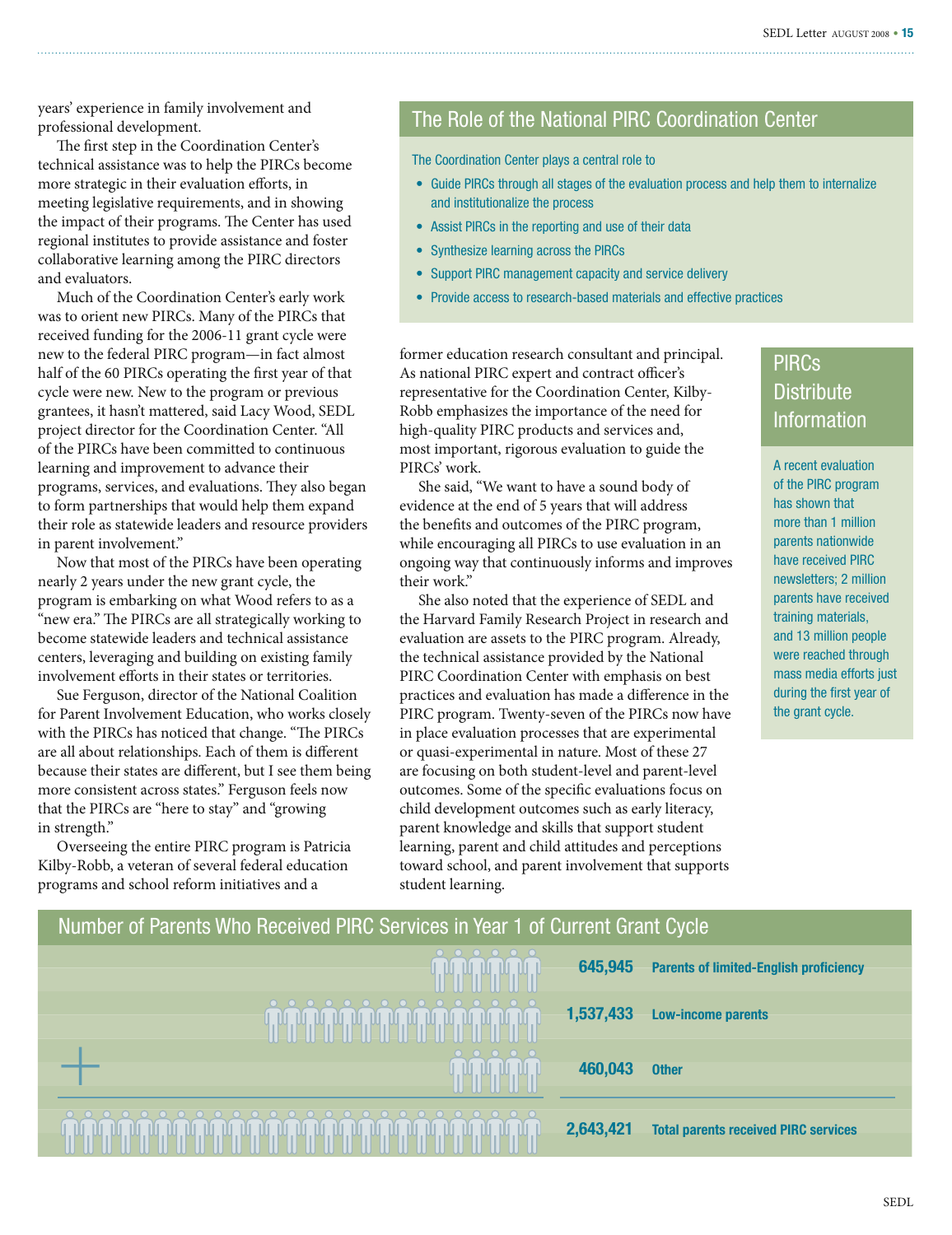#### PIRC Priorities

USDE has established the following four priorities for PIRC program implementation:

**Early childhood parent education** – Spend at least 30 percent of funds each year to establish, expand or operate Parents as Teachers programs, Home Instruction for Preschool Youngsters programs, or other early childhood parent education programs.

**Statewide impact** – Use broad statewide strategies to provide parents across the state, particularly parents who are educationally or economically disadvantaged with services that enhance their ability to participate effectively in their child's education, including their ability to communicate effectively with public school personnel in the school that their child attends.

**Understanding state and local report cards, public school choice, and supplemental educational services** – Provide activities that effectively assist parents in understanding state and local report cards under Title I of the Elementary and Secondary Education Act (ESEA) and, in cases where their child attends a school identified as in need of improvement, corrective action, or restructuring under Title I, in understanding their options for public school choice or supplemental educational services.

**Technical assistance in the implementation of local educational agency (LEA) and school parental involvement policies under Section 1118 of the ESEA** – Offer technical assistance to support LEA and school parental involvement policies under Title I of the ESEA in order to improve academic achievement and school performance.

Ann Henderson, a senior consultant with the Annenburg Institute for School Reform—who has devoted much of her career in education policy to family involvement issues—says this type of evaluation needed from the PIRCs. "We need more good data on engaging parents and improving student achievement. People don't seem to collect it so much nor over the longer term—there just hasn't been the funding for it," she said.

Henderson has worked with a number of PIRCs including ones in Washington, D.C., Indiana, Pennsylvania, and Virginia and she has worked in combination with the state departments and PIRCs in Wisconsin and West Virginia. She said, "Regarding the PIRCs that I've worked with recently, I've found a strong determination not just to carry out a respectable program, but have a strong impact, and I see real interest in developing parent leadership which is extremely important investment to make."

Henderson noted that developing parent leadership involves more than just telling parents how to help kids at home, but includes skills that help parents become advocates for their kids at school and help other parents get involved. These parent leadership skills enable parents to recognize good work and learning for their child's grade level and help them create a situation of accountability at the school, she said.

Kilby-Robb agrees. "I get excited all the time because I see the changes being made," she said. "I've seen parents in both rural and urban areas becoming more aware of what their rights are and what their opportunities are. Before, they may have been

involved in their children's schools, gone to PTA meetings and back-to-school night. Now parents are becoming more knowledgeable about the law [NCLB] and how it relates to them."

Kilby-Robb is also pleased with progress made reaching out to all parents—no matter what socioeconomic background or language they speak. Many of the PIRCs provide training materials in multiple languages, including Spanish, Haitian, and Hmong. Others have worked to communicate with hard-to-reach parents by using public service announcements, radio talk shows, and segments on television. Others have hired bilingual staff members and provided translators at school meetings. Another PIRC has used AT&T language to identify and translate languages other than English over the phone.

Key to this diversity of offerings is each PIRC's advisory board. "The PIRC boards have become essential for looking at state issues around parent involvement," said Kilby-Robb. "They try to find solutions to meet the needs of parents within the state and are helping to make sure the PIRCs are positioning themselves to coordinate federal, state, and local parent involvement activities."

The high-quality technical assistance with regard to best practices and evaluation provided by the National PIRC Coordination Center is not only helping the PIRCs reach new levels of progress, but strengthening the parent involvement field as well. "SEDL and the Harvard Family Research Project will have a tremendous impact on parental involvement work for years to come," said Kilby-Robb.

*Leslie Blair is a project director in SEDL's communications department and the editor of SEDL Letter. You may reach Leslie by emailing leslie.blair@ sedl.org.*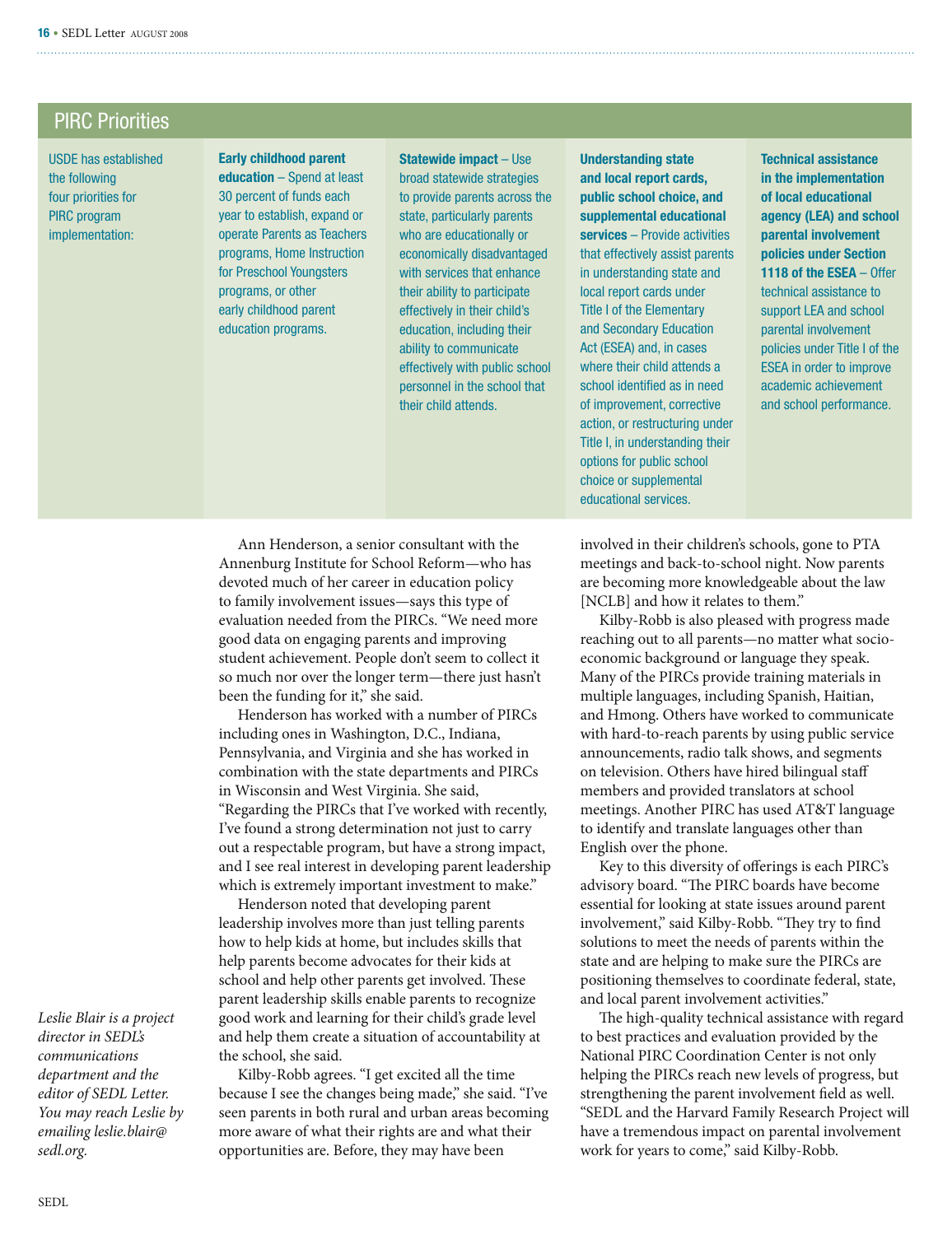### Austin's Maplewood Elementary *Relies on Parents as Partners for Afterschool*

*Jubilee Guequierre is a freelance writer and mother of three who lives in Austin, Texas.*

**Maplewood afterschool students get ready for their Ballet Folklorico performance.**

**By Jubilee Guequierre**<br> **Elementary resounds with giggles and shrieks as a** few dozen students prepare to perform in the school's annual Cinco De Mayo celebration. The girls and boys, students in Monica Alvizo's afterschool class, have spent one afternoon a week all semester learning the dance steps of Ballet Folklorico, a traditional form of Mexican dance. Helping the girls with their blue eye shadow and long yarn braids is Mrs. Alvizo, an office clerk at the school whose son is in the fourth grade there. The room is full of parents—tying up skirts, applying bright lipstick, and straightening the pantyhose of wiggly kindergartners. When the curtain rises on the small cafeteria stage, the parents join the rest of the school to watch the children stomp and spin across the stage like vibrant flowers to the familiar beat of "La Negra."

> Maplewood is a small, diverse, urban elementary school, serving an eclectic community in east Austin. Community members play a large role at Maplewood: local musicians volunteer to play classical piano during lunchtime, neighbors help with school gardens, and perhaps most important, parents and community groups supply the long-running afterschool program with talented and enthusiastic teachers, often taking time off work to participate.



Mrs. Alvizo has been teaching afterschool classes at Maplewood for 7 years. The steps she teaches the children are the traditional routines she learned as a high school student. "I'm not a professional dancer, but I enjoy doing this because the children motivate me and they keep me inspired. Every year at the beginning of the school year, students approach me in the hallways or come by the office to ask when I will teach the Ballet Folklorico class."

The Maplewood afterschool program has been running for 17 years, most recently with primary funding from the 21st Century Community Learning Centers program, which will end after the 2008-09 school year. This past school year, the program enrolled 178 students.

Rosemary Salazar, the program's director, has been involved from the very beginning. "A long time ago when I approached parents to teach—we have so many parents with expertise they can share—they were hesitant because they have never taught or didn't know how to 'behavior manage' the students and felt a little intimidated. I convinced a few parents to sit in with teachers instructing an afterschool class and before you know it, they were saying things like "I can do this" or "If the class can be under 12 students, I can teach a class," or "If I can have the younger/older kids, I can teach a class."

Mrs. Salazar works hard to involve parents in other ways. In addition to the extensive classes offered to the students, Maplewood offers adult education classes such as yoga, knitting, and ESL. During "Fit Family Fun Night," parents can earn credits for free babysitting during "Parent's Night Out."

The variety of programs and opportunities for parent involvement are important in a school with such a diverse mix of families and backgrounds. Parents whose work schedules conflict with PTA meetings or who experience language barriers are given many alternate ways to become involved. Whether they're participating in quilting, ukulele, robotics, mural painting, soccer, or traditional Mexican dance, the students and the community that surrounds them are expanding their horizons and adding to their educational experience after the school bell rings.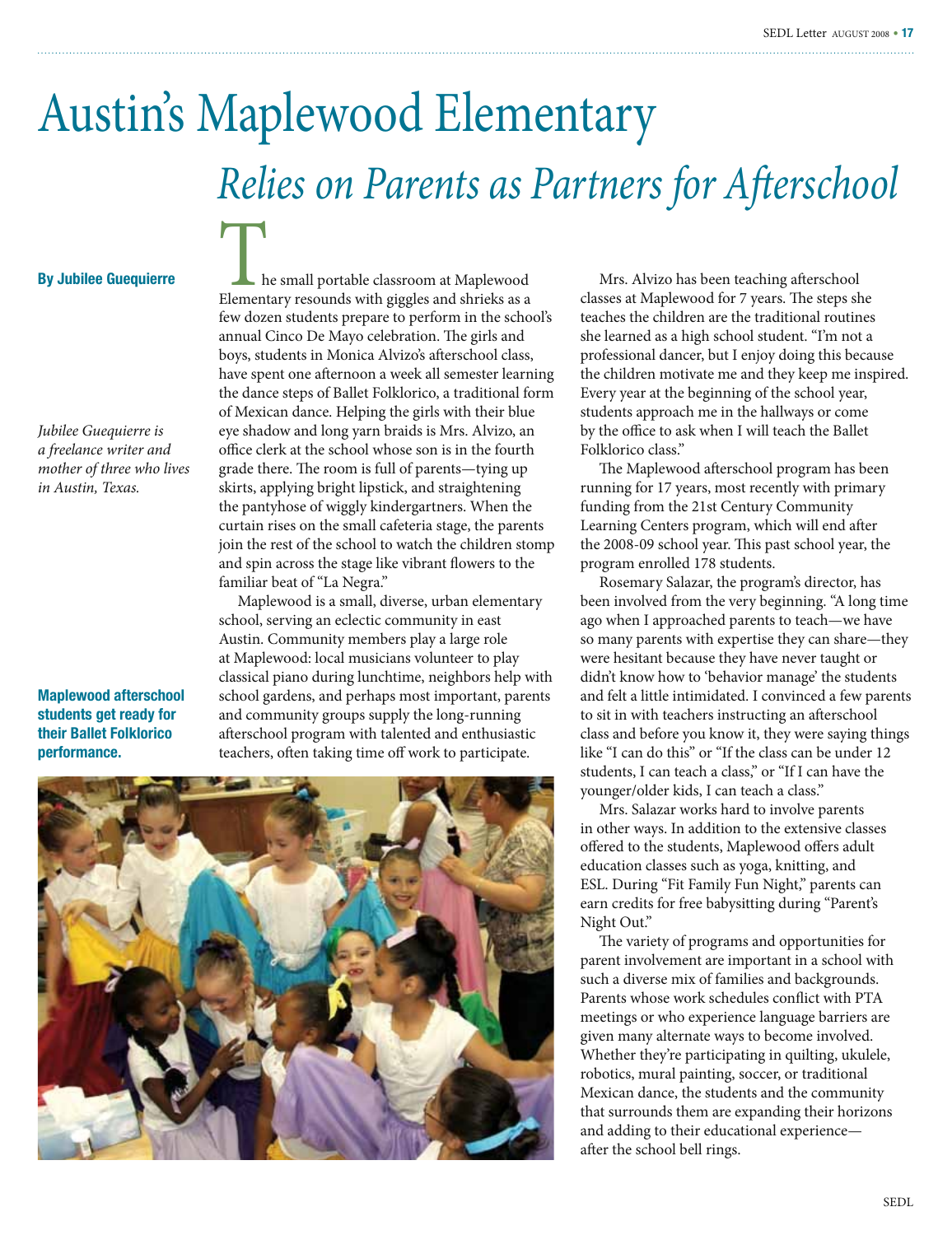# "Teacher, Mira Mis Plantas!"

**By Suzanne Hurley**<br> **By Suzanne Hurley**<br>
most teachers would find it challenging to keep their students' attention, veteran teacher Alexandra Mendoza has no such problem. Her second graders eagerly wait their turn to sample one of the tomatoes they just picked from the vegetable garden outside their classroom. After eating the golf ball-sized red and yellow tomatoes, many students ask to take some home. One second grader wants "one for mami, one for dad, and one for baby brother." Because of the bountiful harvest, Mendoza is happy to send the students home with tomatoes, green beans, and cucumbers.

> Mendoza teaches at Metz Elementary in Austin, Texas. Her garden is a collaboration between her class and Green Corn Project (GCP), an Austin nonprofit that installs organic food gardens for families and individuals in need as well as for schools and community centers. Since 1998, GCP has installed more than 150 organic food gardens throughout central Texas. The organization focuses its efforts on underserved areas of the capital city, where people often lack access to fresh and affordable organic vegetables.

Five years ago, GCP decided to expand its efforts beyond backyard gardens into schoolyards in the same underserved areas. The goal for the expansion was two-fold: (1) to introduce students at a young age to the benefits of fresh vegetables and the joy of gardening, and (2) to have the students teach their parents about these benefits. GCP currently supports 25 garden beds at 16 area schools.

"We're trying to educate central Texans about how to grow organic food gardens, so it just makes sense to start with the kids," explains executive director Meagan O'Donnell. "The students love it. They go home and share their gardening knowledge—and their vegetables—with their families."

In 2005, GCP garden coordinator Wayne Kamin approached the teachers at Metz Elementary with the idea of putting in a garden. Metz fits GCP's criteria for inclusion: 94% of the students are economically disadvantaged, and two thirds are classified as "at risk." Mendoza embraced the idea. She had already been gardening with her classes for a few years, but her students were often frustrated with the slow pace of the garden installation. With no adults to help her prepare the bed, Mendoza found it taking at least 1 month to get the garden ready for planting. Her students were always asking, "When do we get to plant?"

![](_page_17_Picture_8.jpeg)

With GCP's help, Mendoza is now able to plant right away with her students. On weekend "dig-in days," GCP volunteers spend about 4 hours preparing the school's garden. The volunteers double dig the bed—a labor-intensive method of loosening and aerating the soil that allows roots to grow deeper and access water more easily. Double digging is part of the biointensive method that GCP employs. This method, which also includes the use of compost, the hexagonal spacing of plants, and companion planting—placing plants that grow well together near each other—creates gardens that yield large harvests. It requires less maintenance and water than traditionally dug gardens. For school gardens like the one at Metz, the volunteers double dig the bed, add compost, and leave starter plants and seeds for the teachers to plant with their students (for the family and individual gardens, GCP volunteers help the garden recipients plant the starters and seeds).

GCP volunteers return to the school at the start of each growing season—in March and September—to refurbish the bed, add more compost, and drop off more starter vegetables and seeds. Through volunteer mentors, the organization also offers gardening advice throughout the season.

Mendoza has also recruited her own volunteers for the garden building. Last summer, Austin's unusually high rainfall turned the garden area into a jungle. Her students' parents came with their machetes to the dig-in and quickly cleared the area. Mendoza has also asked other teachers, including her fellow second-grade teacher Eva Rosenthal, to help expand the garden area. This fall the school's courtyard will have four GCP beds, two for the second graders and two for the third graders, as well as a butterfly garden to attract monarch butterflies on their annual migration.

The students learn about far more than gardening by working in the beds. Mendoza and Rosenthal use the gardens to teach the students about math, science, and biology. For example, the students must

*Suzanne Hurley is a board member of Green Corn Project (GCP) and a freelance writer. GCP is a volunteerdriven organization, with only one part-time employee. For more information about GCP, visit the organization's Web site at www. greencornproject.org.*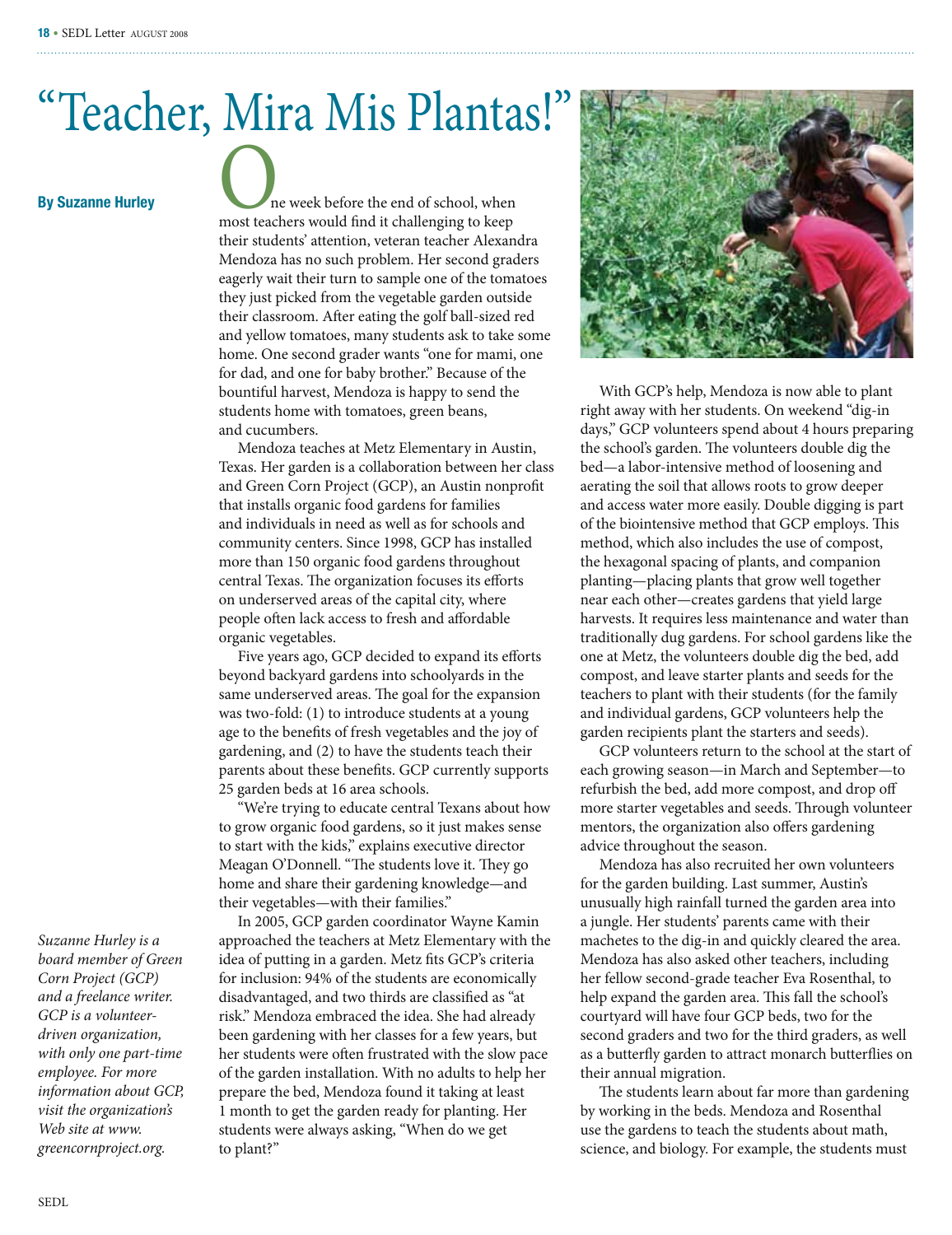use math to divide up the garden bed. They measure the bed using irregular measurement tools, like links and cubes, and then move on to using inches and centimeters. GCP beds are normally 4 feet by 12.5 feet; 4 feet is about how far the arms of an 8-yearold can reach into a bed without stepping in it and compacting the soil or plants. Once the students have measured out 1 square foot, that area becomes their individual garden space where they plant beans and melon.

"Some of the plants are for us—we take them to our families. The other squares are for the other class," explains second grader Francesca. "We share with the kindergarteners."

The second graders also teach the kindergarteners what they've learned about gardening. Vicky, Isaac, and Nelsy advise, "Don't rip the leaves off. Don't step on the plants. Be really careful with them," while Carmen, Dulce, and Daisy suggest, "Have fun! Take care of the plants. Give them water." Francesca and Isabel offer information that even some experienced gardeners and vegetable eaters might need to know: "Some tomatoes are yellow, but the red ones have to be really red."

In addition to science and math, gardening provides the Metz second graders with a lesson in language. More than 96% of the school's students are Hispanic, and 44% have limited English proficiency. Through gardening, however, they learn that coliflor is "cauliflower" in English. As they learn about the difference between good bugs and bad bugs, they learn the names of bug body parts in both English and Spanish. And along with discovering that empanadas taste better when made from fresh homegrown (or is it school-grown?) vegetables, they learn that the word "empanadas" is the same in both languages.

Moreover, Mendoza and Rosenthal have seen their students become enthusiastic fruit and vegetable eaters. The children love picking and eating the vegetables they have grown and sharing their harvest with other students and their families.

In the end, GCP is happy to support school gardening efforts. Kamin said, "The garden knowledge lasts longer than when the students are in school; it lasts more broadly. When the students help put a seed in the ground, see it sprout, see it bud, see it bloom, and see it fruit, it expands their awareness and makes a difference."

GCP takes its name from an American Indian celebration designed to secure the blessing of the Great Spirit for a bountiful crop. Like the ceremony, GCP works to spread hope by teaching people of all ages skills that can be used for self-empowerment and self-reliance for years to come.

![](_page_18_Picture_8.jpeg)

FREE

**Alexandra Mendoza teaches her students at Metz Elementary math, science, and language skills while they work in the garden.**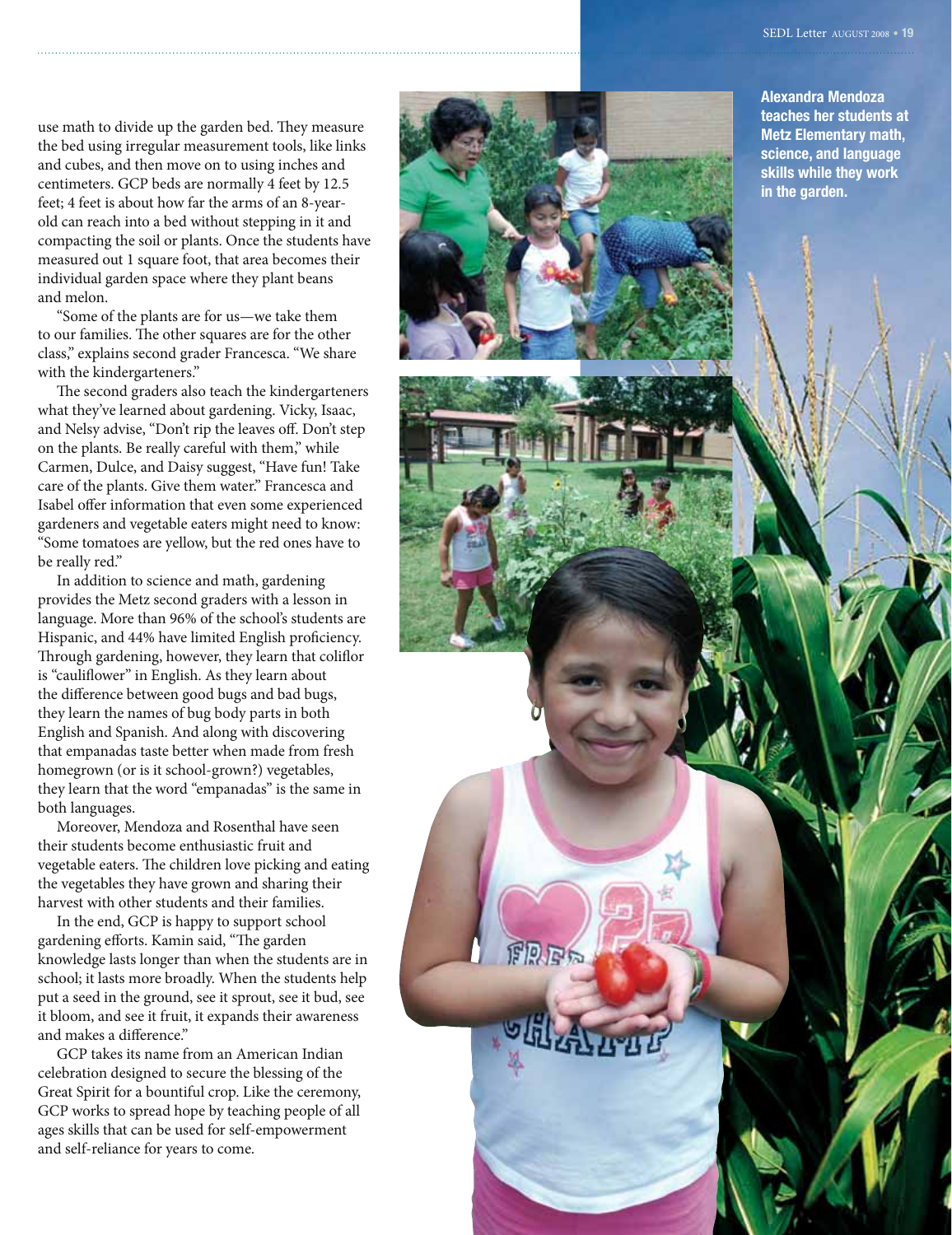## Does Homework Improve Academic Achievement?

**By Harris Cooper, PhD The beginning of a new school year brings** with it a reawakening of an old debate regarding the value of homework. Parents who feel their children are overburdened with homework are pitted against educators pressed to improve achievement test scores. According to two recent polls, however, the majority of parents remain satisfied with educators' homework practices.

> A poll conducted for the Associated Press in January 2006 found that about 57% of parents felt their child was assigned about the right amount of homework. Another 23% thought it was too

![](_page_19_Picture_5.jpeg)

little, and 19% thought it was too much. A survey conducted by MetLife in 2007 found that 87% of parents saw that helping their child with homework was an opportunity for them to talk and spend time together. More than three fourths (78%) did not think homework interfered with family time, and nearly as many (71%) thought that it was not a source of major stress.

Educators should be thrilled with these numbers. Pleasing a majority of parents regarding homework is about as good as they can hope for, even with a fair number of dissenters.

#### **What the Research Says**

*If So, How Much Is Best?* 

But opinions cannot tell us whether homework works; only research can. My colleagues and I analyzed dozens of homework studies conducted between 1987 and 2003 to examine whether homework is beneficial and what amount of homework is appropriate for our children (Cooper, Robinson, & Patall, 2006).

The homework question is best answered by comparing students assigned homework with students assigned no homework who are similar in other ways. The results of such studies suggest that homework can improve students' scores on the class tests that come at the end of a topic. Students assigned homework in second grade did better on the math tests; third and fourth graders did better on English skills and vocabulary tests; fifth graders on social studies tests; ninth through 12th graders on American history tests; and 12th graders on Shakespeare tests. Across five studies, the average student who did homework had a higher unit test score than the students not doing homework.

However, 35 less rigorous (correlational) studies suggest little or no relationship between homework and achievement for elementary school students. The average correlation between time spent on homework and achievement was substantial for secondary school students, but for elementary school students, it hovered around no relationship at all.

Why might that be? Younger children have less developed study habits and are less able to tune out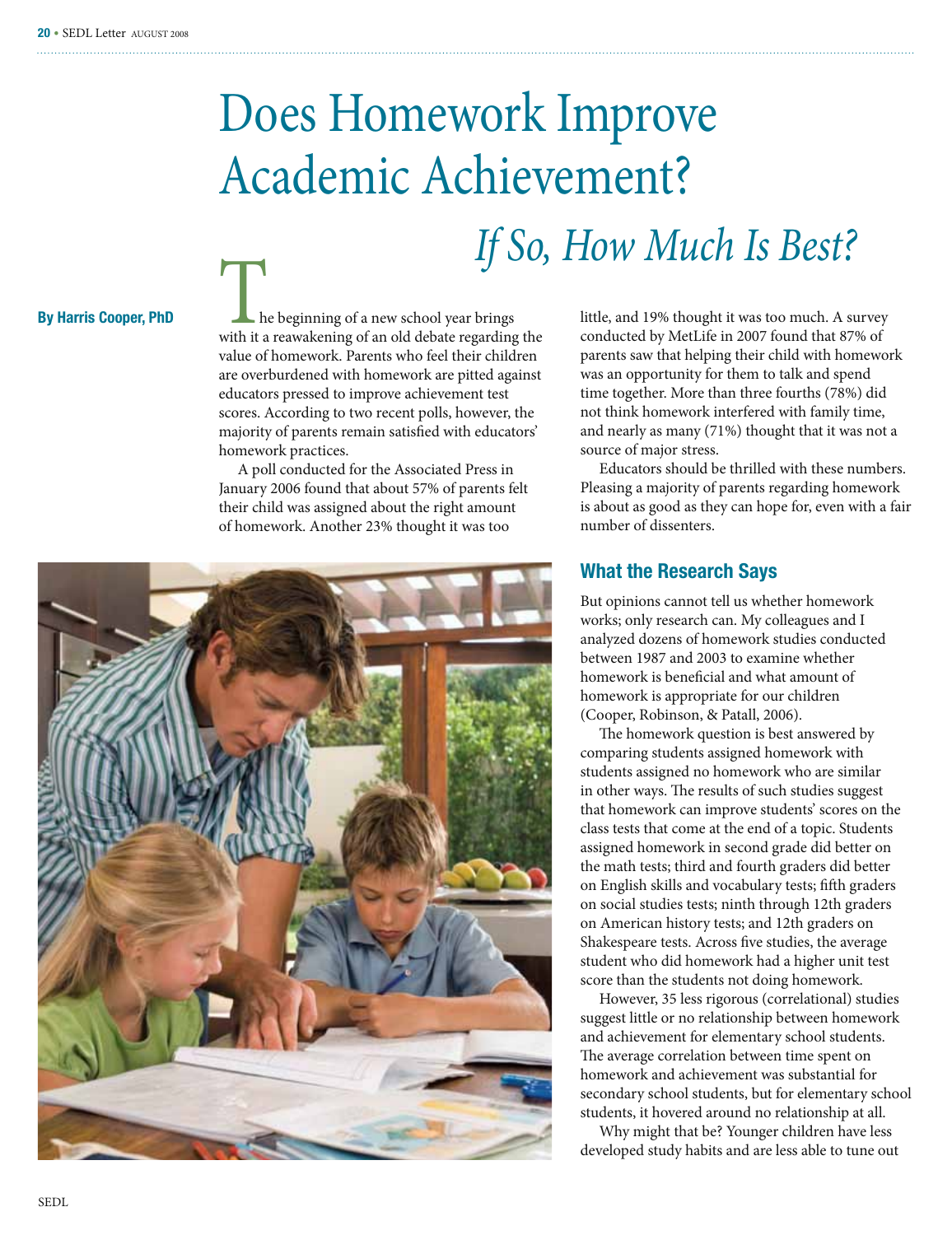distractions at home. Studies also suggest that young students who are struggling in school take more time to complete homework assignments simply because these assignments are more difficult for them.

#### **How Much Homework?**

So, how much homework should students do? The National Parent Teacher Association and the National Education Association have a parents' guide called *Helping Your Child Get the Most Out of Homework.* It states, "Most educators agree that for children in grades K–2, homework is more effective when it does not exceed 10–20 minutes each day; older children, in grades 3–6, can handle 30–60 minutes a day; in junior and senior high, the amount of homework will vary by subject."

Many school district policies state that high school students should expect about 30 minutes of homework for each academic course they take (a bit more for honors or advanced placement courses).

These recommendations are consistent with the conclusions reached by our analysis. Practice assignments do improve scores on class tests at all grade levels. A little amount of homework may help elementary school students build study habits. Homework for junior high students appears to reach the point of diminishing returns after about 90 minutes a night. For high school students, the positive line continues to climb until between 90 minutes and 2.5 hours of homework a night, after which returns diminish (Cooper, 1989; Cooper, Robinson, & Patall, 2006).

#### **Keeping It Balanced**

Beyond achievement, proponents of homework argue that it can have many other beneficial effects. They claim it can help students develop good study habits so they are ready to grow as their cognitive capacities mature. It can help students recognize that learning can occur at home as well as at school. It can foster independent learning and responsible character traits. And it can give parents an opportunity to see what's going on at school and let them express positive attitudes toward achievement.

Opponents of homework counter that it can also have negative effects. They argue it can lead to boredom with schoolwork because all activities remain interesting only for so long. It can deny students access to leisure activities that also teach important life skills. Parents can get too involved in homework—pressuring their child and confusing him or her by using different instructional techniques than the teacher.

#### **Abstract**

### *Does Homework Improve Academic Achievement? A Synthesis of Research, 1987–2003*

In this article, the authors summarize research conducted in the United States since 1987 on the effects of homework. Studies are grouped into four research designs. The authors found that all studies, regardless of type, had design flaws. However, both within and across design types, there was generally consistent evidence for a positive influence of homework on achievement. Studies that reported simple homework-achievement correlations revealed evidence that a stronger correlation existed in grades 7–12 than in grades K–6 and when students, rather than parents, reported time on homework. No strong evidence was found for an association between the homework-achievement link and the outcome measure (grades as opposed to standardized tests) or the subject matter (reading as opposed to math). On the basis of these results and others, the authors suggest future research.

#### Source:

Cooper, H., Robinson, J. C., & Patall, E. A. (2006). Does homework improve academic achievement? A synthesis of research, 1987–2003. *Review of Educational Research, 76*(1), 1–62.

My feeling is that homework policies should prescribe amounts of homework consistent with the research evidence, but they should also give individual schools and teachers some flexibility to take into account the unique needs and circumstances of their students and families. In general, teachers should avoid either extreme.

#### **References**

- Cooper, H. (1989). *Homework.* White Plains, NY: Longman.
- Cooper, H., Robinson, J. C., & Patall, E. A. (2006). Does homework improve academic achievement? A synthesis of research, 1987–2003. *Review of Educational Research, 76*(1), 1–62.
- MetLife, Inc. (2007). *MetLife survey of the American teacher: The homework experience.* NY: Author. Retrieved May 14, 2008, from http://www. metlife.com/Applications/Corporate/WPS/CDA/ PageGenerator/0,4773,P288,00.html
- National Education Association & National Parent Teacher Association. (n.d.). *Help your student get the most out of homework.* Retrieved May 16, 2008, from http://www.nea.org/parents/ homework.html

*Harris Cooper is a professor of psychology and neuroscience at Duke University, where he also directs the Program in Education, and author of The Battle Over Homework: Common Ground for Administrators, Teachers, and Parents (Corwin Press). He is also a member of the National Partnership for Quality Afterschool Learning's steering committee.*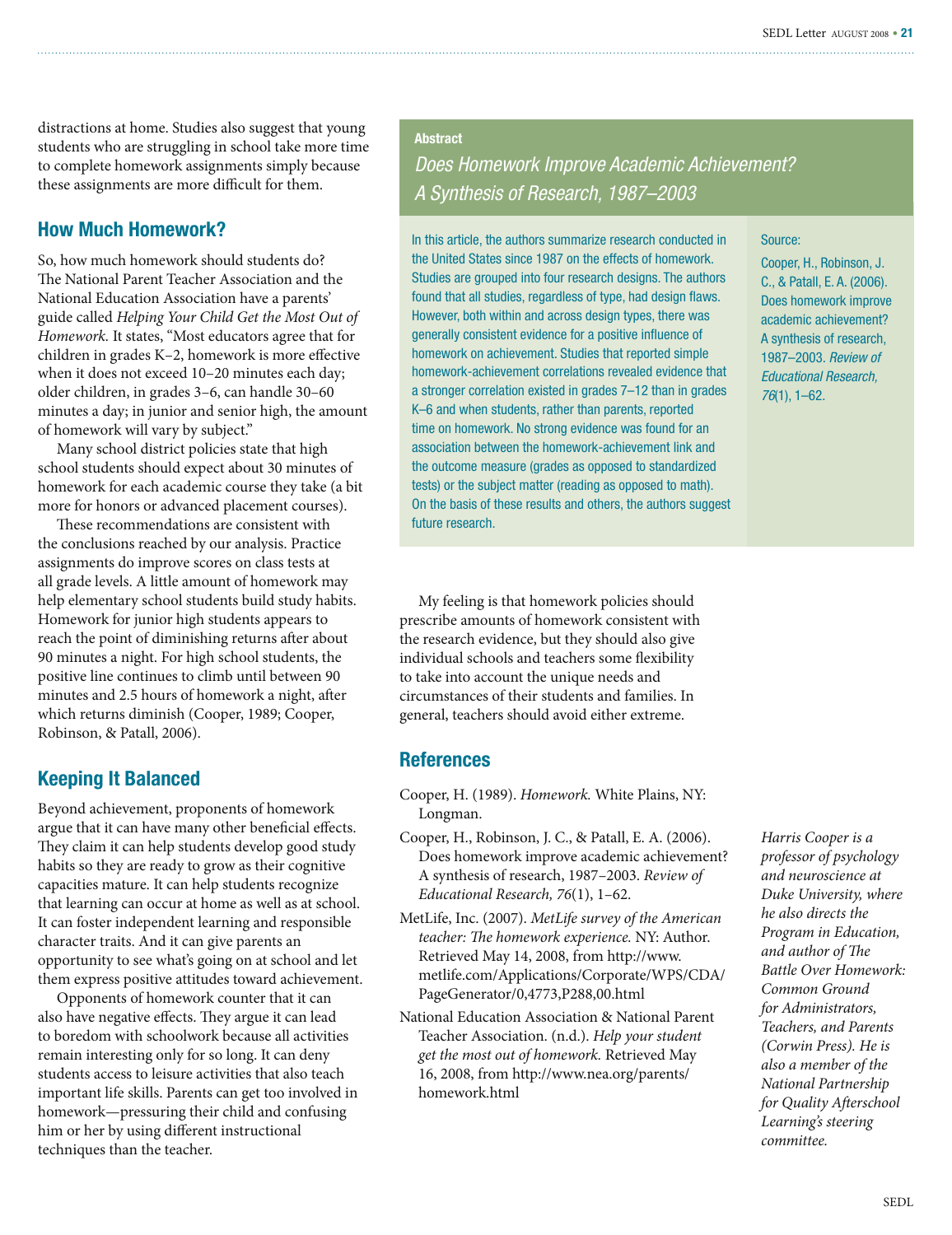## *that Measures Factors to Support & Sustain Quality Public Schools* SEDL Contributes to Civic Index

**SEDL** is one of eight organizations to partner with the Public Education Network (PEN) to develop the newly released online Civic Index for Quality Public Education, http://www.civicindex4education.org.

Funded by the MetLife Foundation, the Civic Index assesses 10 categories of community support that are critical factors outside the school needed to support and sustain quality public schools. In conjunction with the Civic Index, PEN released results of a national poll it conducted that measures public attitudes toward education and assesses the ten categories of community support.

The poll reveals that even when other issues are seizing the day, Americans still care deeply about education. Top concerns included gas prices (22 percent) and jobs and the economy (19 percent), followed by education (12 percent). Six in 10 Americans say that candidates for office are focusing too little on education in election campaigns this year. "Americans care about their schools, but they are not hearing enough about schools and not seeing the changes they would like," said Wendy Puriefoy, president of PEN. "The poll reveals that, as a result, Americans are losing confidence in local and national efforts to improve schools and in the elected and public officials who are in charge of making change happen."

The online Index provides instructions for communities to administer the poll and interpret results. The index was field-tested across West Virginia in 2006 and two communities—San Francisco, and Paterson, New Jersey—have already conducted the Civic Index this year. Sibyl Jackson, president of MetLife Foundation said, "The goal is to

#### About Public Education Network

Public Education Network (PEN) is a national association of local education funds and individuals working to advance public school reform in low-income communities across our country. PEN believes an active, vocal constituency is the key to ensuring that every child, in every community, benefits from a quality public education. To learn more about PEN, visit http://www.publiceducation.org.

encourage community leaders and organizations and stakeholders to look under the hood of their counties, cities, towns, and neighborhood to see what aspects of their support for quality schools needs fine-tuning, and work better together to help schools succeed."

SEDL program associate Chris Ferguson, who wrote much of the copy describing the categories and suggested strategies, said, "In the last 10 years, we have seen greater interest and more demand for establishing well-designed community, family, and school connections. As a nation, we have begun to take to heart the idea of 'it takes a village.' For the first time, we have a comprehensive tool that allows us to understand the strengths and weakness in how our school communities address education, and most important, what we do to make those communities event stronger."

 Ferguson explained that the Index, "truly allows the user to collect data, analyze data, explore research and best practice, and determine appropriate strategies for the community context. It is a systemic approach to ensure that every child has a quality education."

SEDL web administrator Brian Litke also worked on the project. Working with storyboard content provided by Ferguson, he supervised a graphic designer who developed an animated, webbased introduction to the Civic Index. Litke also programmed the data-saving mechanisms that allow each user's data to be saved while they are viewing the introduction.

The research-based index was developed over the past several years in consultation with the Center for Information and Research on Civic Learning and Engagement (CIRCLE) at the University of Maryland and a range of other social scientists and national experts drawn from more than 30 national organizations.

Other partners who worked on development of the Civic Index include Collaborative Communications Group, Commerce Lane, CommunicationWorks, Gallup University, Lake Research Partners, National Center for Learning and Citizenship, and Center for Information and Research on Civic Learning and Engagement.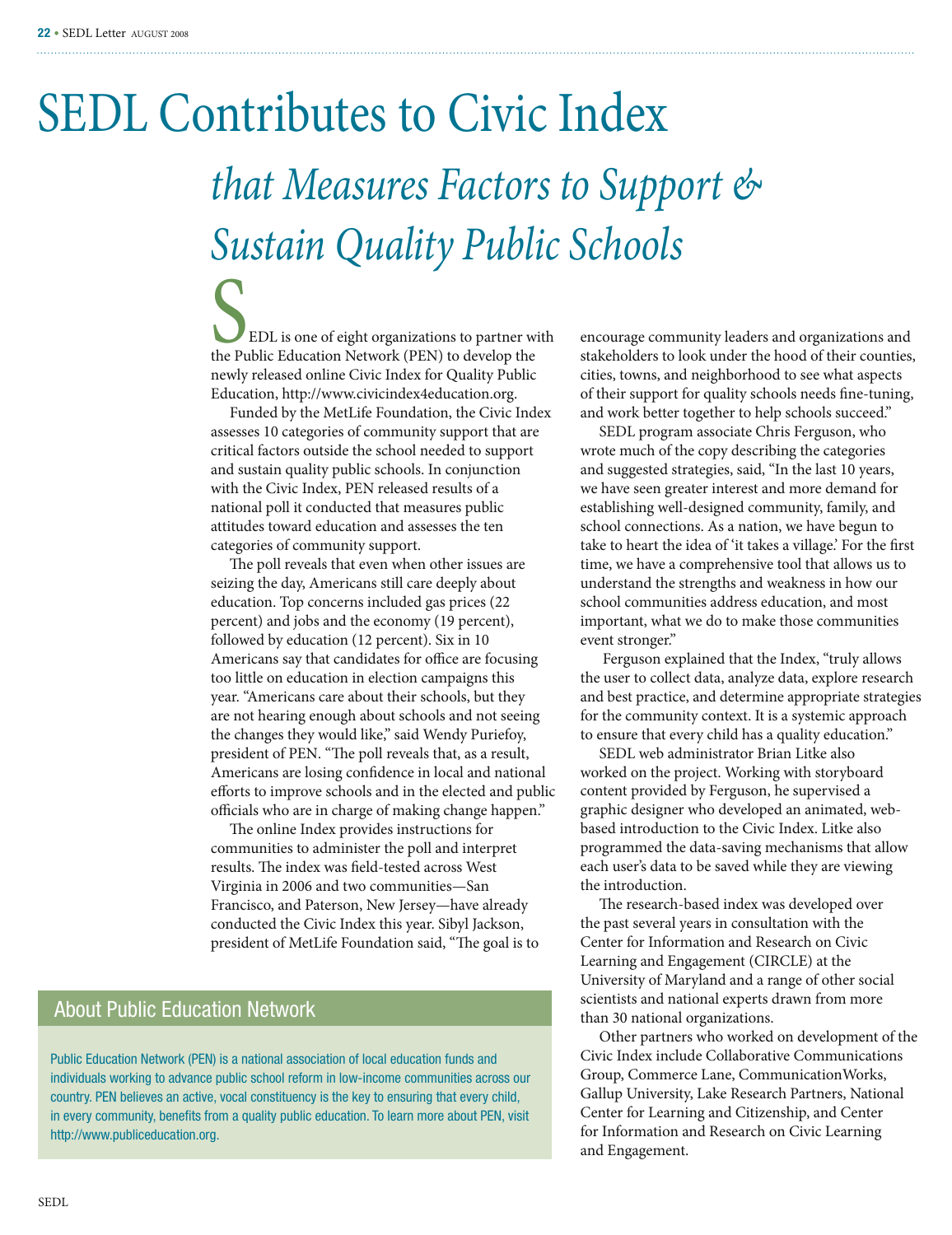### *Select SEDL Resources Related to Afterschool, Family, & Community*  Learning Beyond the School Day To order please visit www.sedl.org/pubs/ or call us at 800-476-6861

#### **Readiness: School, Family, & Community Connections**

#### *Martha Boethel*

This synthesis describes 48 research studies addressing factors associated with children's readiness to attend school. Readiness explores children's abilities as they make the transition to kindergarten, factors associated with these abilities, and how these factors can affect children's later academic success. It also discusses the effectiveness of early childhood or preschool interventions that include a family or community focus. Product ID: FAM-37 \$22.00

#### **Diversity: School, Family, & Community Connections**

*Martha Boethel*

Improving achievement among diverse student populations is one of the most pressing problems in education today. This research synthesis examines roles that culturally diverse families can play in increasing student achievement and explores barriers to family involvement. It also discusses strategies schools can use to address those barriers. Product ID: FAM-35 \$20.00

#### **A New Wave of Evidence: The Impact of School, Family, and Community Connections on Student Achievement**

*Anne T. Henderson and Karen L. Mapp* SEDL's best-selling and often-cited research synthesis highlights 150 research studies on different kinds of school, family, and community connections and the results these connections can have on student achievement. A New Wave also discusses how schools can effectively connect with families from all backgrounds. Product ID: FAM-33 \$26.00

#### **Emerging Issues in School, Family, & Community Connections**

*Catherine Jordan, Evangelina Orozco, and Amy Averett*

More than 160 journal articles and publications are reviewed in Emerging Issues. It discusses research that clarifies the concept of family and community connections with schools, measures the outcomes of these connections, frames issues, and identifies critical areas for future research. Product ID: FAM-32 \$14.00

#### Buy **Diversity, Readiness, A New Wave of Evidence,** and **Emerging Issues**  Bundled Together Product ID: FAM-38 \$65.00 – You save \$17.00

#### **The School-Family Connection: Looking at the Larger Picture**

*Chris Ferguson*

Ferguson reviewed 32 new studies examining family and community connections with schools, all published between 2005-2008. Ferguson discusses her findings and presents a short summary of each study. Available online only at http://www.sedl.org/ connections/research-syntheses.html

#### **Award-Winning Online Afterschool Training Toolkit**

This toolkit is designed by the National Partnership for Quality Afterschool Learning for the U.S. Department of Education to give afterschool program directors and instructors the resources they need to build fun, innovative, and academically enriching activities that not only engage students but also extend their knowledge in new ways and increase academic achievement. www.sedl.org/afterschool/toolkits/

*"By collaborating and sharing what we know about engaging the family and community, we can help schools make good decisions about their involvement programs so that such efforts make a difference to those who matter most our children."*

> Catherine Jordan, SEDL program manager Afterschool, Family, and Community Program

#### **From the Afterschool Training Toolkit Short Videos of Promising Practices in Afterschool**

Produced by WGBH Educational Foundation, the award-winning short videos on this DVD are taken from the online Afterschool Training Toolkit developed by the National Partnership for Quality Afterschool Learning for the U.S. Department of Education. The videos illustrate promising practices in six key areas: arts, homework help, literacy, math, science, and technology. Afterschool staff can use these videos to explore new ways to embed academics into fun afterschool activities. For more information go to

www.sedl.org/afterschool/toolkits/